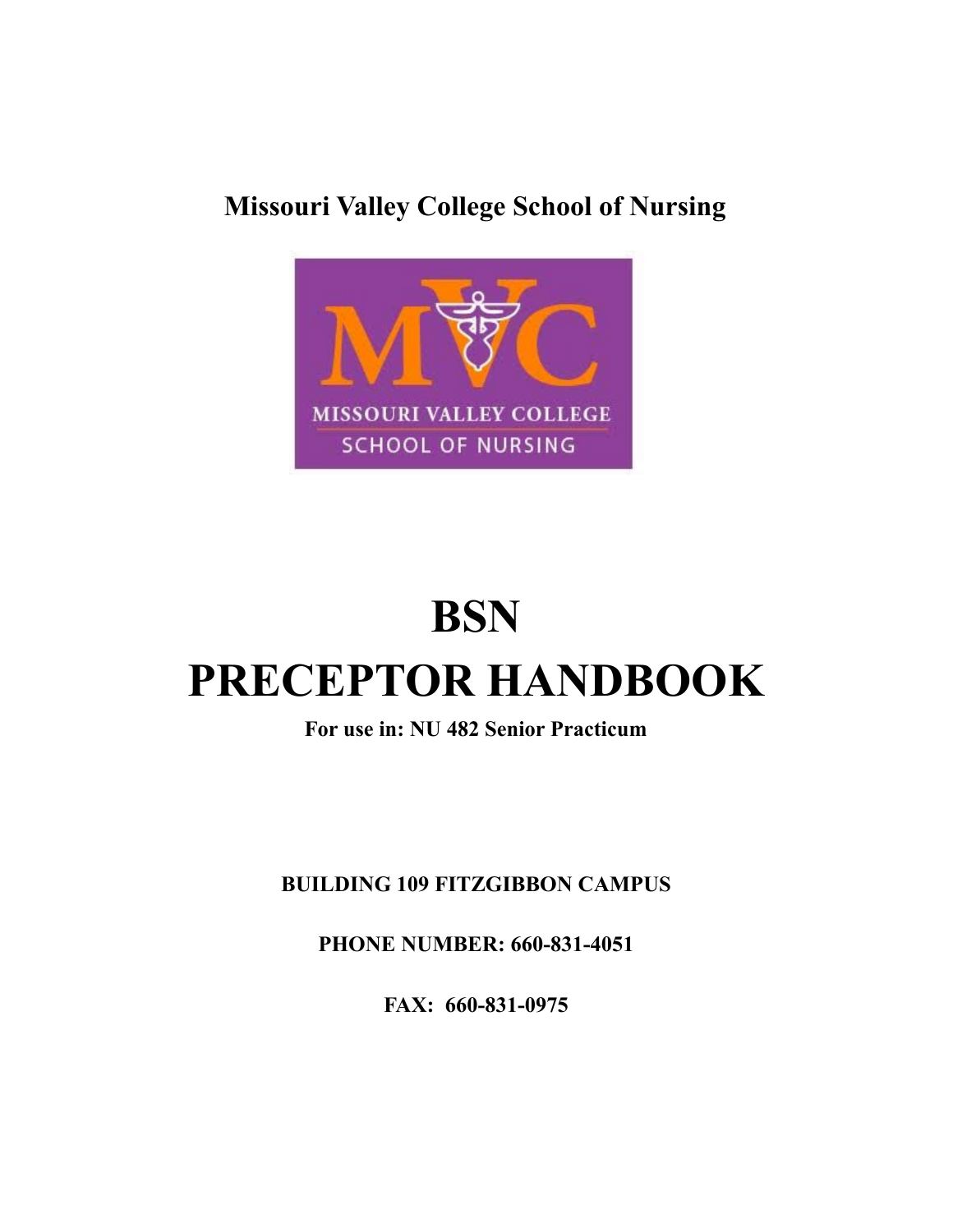| Preceptor's Welcome                                     | $\overline{2}$ |
|---------------------------------------------------------|----------------|
| The Mission And Philosophy Of The Mvc Nursing Program   | 3              |
| Program Student Learning Outcomes (Pslos)               | $\overline{4}$ |
| General Information: Clinical Preceptor Program         | 6              |
| Roles And Responsibilities<br>Nursing Student:          | 8<br>8         |
| Clinical Instructor/Professor:                          | 9              |
| Preceptor:                                              | 10             |
| Health Care Agency:                                     | 10             |
| <b>Clinical Practicum Learning Objectives</b>           | 11             |
| <b>Faculty Profiles</b>                                 | 12             |
| Professional Dress Code/Attire Clinical Setting         | 18             |
| Professional Conduct Clinical Setting                   | 19             |
| Forms                                                   | 20             |
| Preceptor Application                                   | 21             |
| Preceptor Practicum Experience                          | 22             |
| Student Evaluation Of Preceptor And Learning Experience | 23             |
| Preceptor Student Evaluation                            | 24             |
| Clinical Log Hours:                                     | 26             |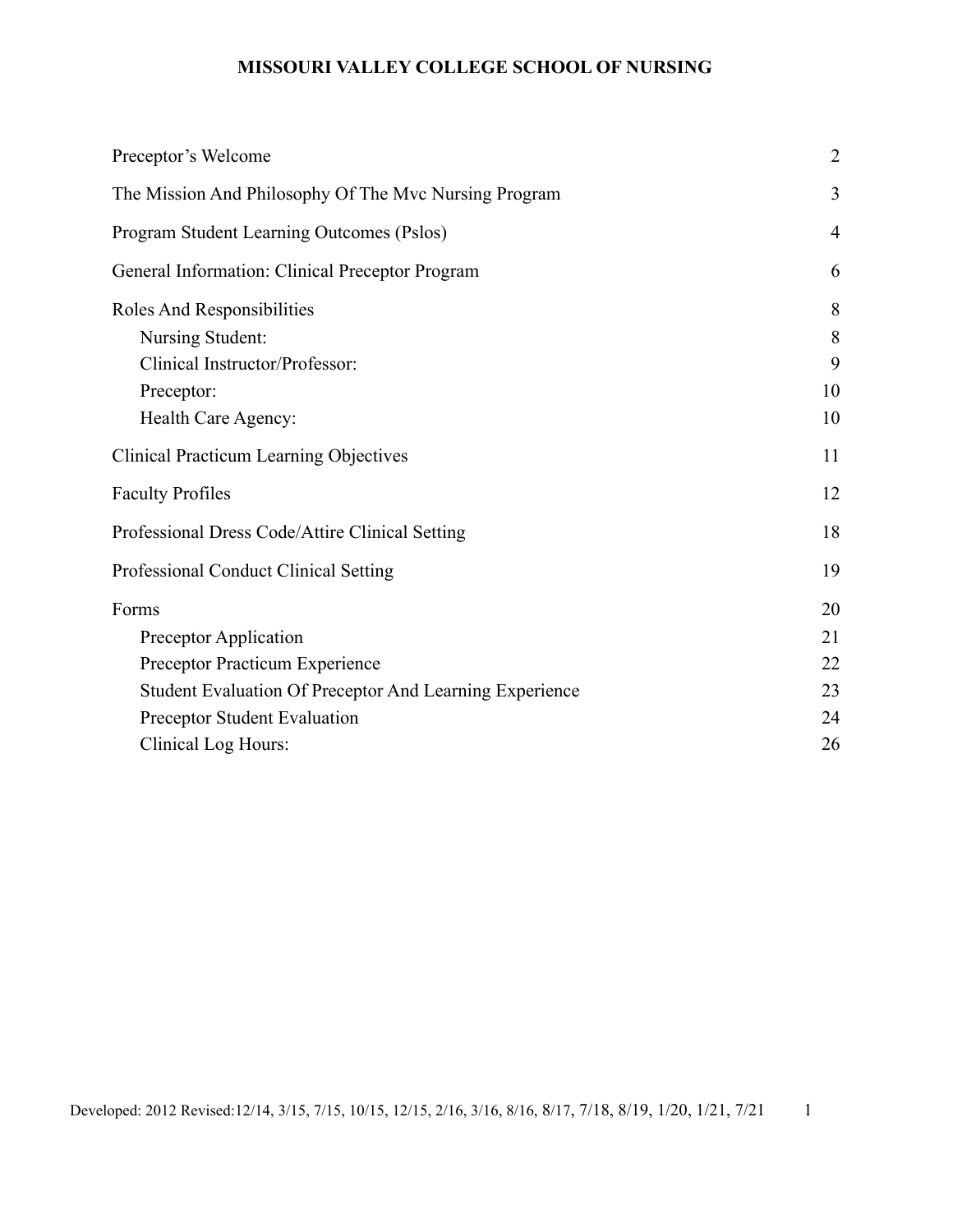#### **PRECEPTOR'S WELCOME**

<span id="page-2-0"></span>The faculty and staff at Missouri Valley College School of Nursing thank you for your willingness to serve as a clinical preceptor for undergraduate students from our nursing program. We realize that as preceptors, you not only dedicate your time and energy, but you are also challenged with patience as you help students learn new skills that will help them navigate the path of becoming a registered nurse. Your leadership skills along with your expertise, self-confidence, and role modeling will help students gain knowledge and skills necessary to practice safely and competently as a professional nurse. The faculty appreciates these valuable learning experiences and look forward to working with you as we improve our program and work with other disciplines to meet the demands of an ever changing health care system.

Please read the handbook as it will help you understand your role as a preceptor. If you have questions, don't hesitate to contact the clinical coordinator or the program director. Emails and phone numbers can be found under faculty profiles in the handbook. Also, if you would like communication at specific times regarding the student's performance, please contact the clinical coordinator/instructor/professor with how and when you would like to be contacted. It is our desire to make this a positive experience for all parties.

Before the semester begins, a faculty member will contact you to discuss course requirements, and provide emails and phone numbers for faculty providing oversight for the student(s). Other documents discussed and/or provided include but are not limited to a copy of the syllabus, a student schedule, preceptor agreement form for your signature and our files, and a clinical/preceptor form. In the appendix of the handbook, you will find copies of necessary documents.

Once again, thank you for agreeing to share your skill and expertise with our undergraduate students. The faculty and administration from Missouri Valley College and the School of Nursing recognize and appreciate your contributions to our College and to the profession of nursing.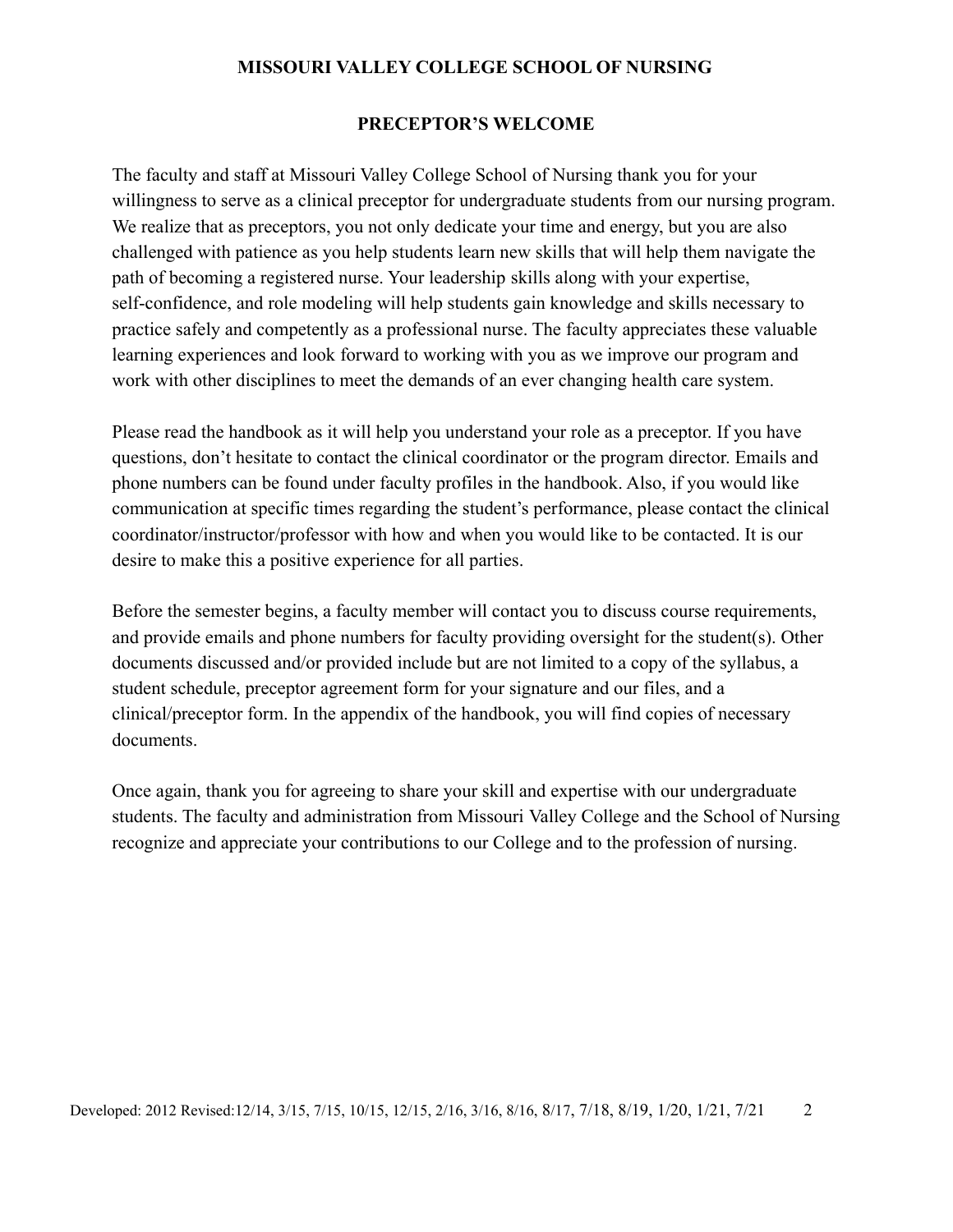#### **THE MISSION and PHILOSOPHY of the MVC NURSING PROGRAM**

<span id="page-3-0"></span>**MISSION:** The mission is to advance the art and science of nursing through innovative teaching, research, and clinical practice. To educate and train diverse groups of nursing professionals to interact with interdisciplinary teams thus promoting optimal health outcomes in individuals, families, and global communities while promoting a culture of lifelong learning.

**PHILOSOPHY:** The foundation for professional nursing education is embedded in the natural sciences, social sciences, and humanities which enhances critical thinking and reasoning, while promoting high ethical standards in providing holistic care for individuals, families, global communities, and societies. The baccalaureate of science in nursing prepares a nurse generalist and lays the foundation for graduate education to promote personal, professional and intellectual growth. The graduate of the School of Nursing will be able to assimilate theory, concepts, research, and leadership to help reshape the future of nursing practice while meeting the demands of an ever changing healthcare environment.

**NURSING FACULTY BELIEFS**: Nursing is both an art and a science. The practice of nursing occurs in a dynamic and changing healthcare environment. Patient's individual needs are met by using the holistic approach and through the use of the nursing process. Practicing nurses must be caring and compassionate, have critical thinking skills, be competent, be self-directive, be ethical, practice within their scope, practice with cultural sensitivity, promote health and wellness across the lifespan, be a lifelong learner, and also be a patient advocate.

**FACULTY COMMITMENT:** The faculty is committed to academic and clinical excellence in preparing students to become professional nurses. Nursing educators are committed to a learner-centered process which uses knowledge gained from general education courses and knowledge and skills gained from nursing courses to prepare the nurse to practice safely and competently. Acquisition of knowledge and skills are achieved through various means such as the teaching-learning process, research, instructional design/methodologies, and internal and external resources. The faculty members are lifelong learners and instill this trait in their students. Lifelong learning increases knowledge, skills, professionalism, and is beneficial for medical communities in caring for diverse populations with complex needs in a variety of health care settings.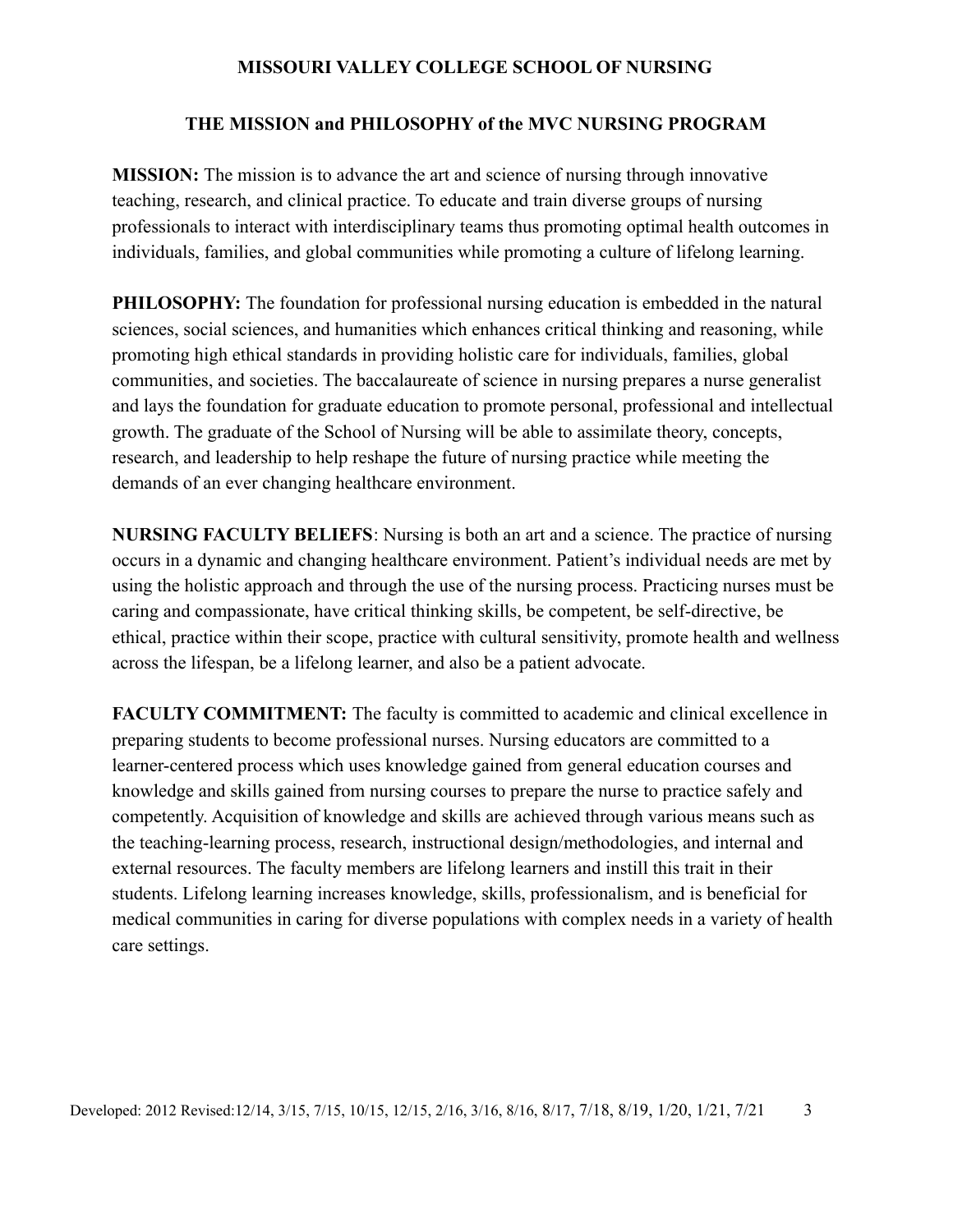## **PROGRAM STUDENT LEARNING OUTCOMES (PSLOs)**

The Missouri Valley College School of Nursing faculty designed the curriculum to encompass principles from both science and liberal arts. Students gain knowledge and skills in courses such as leadership, mental health and community nursing, health-care delivery systems, healthcare technology, nursing research, and best practices to enter the healthcare arena as nurse generalists. The nurse is compassionate and demonstrates leadership skills, critical thinking skills, clinical reasoning, and utilization of best practices necessary to provide safe and quality care to diverse groups with chronic and acute needs in a variety of settings within a medical community.

#### **Upon graduation, students shall meet the following outcomes:**

- 1. Complete a solid base in liberal education which provides the cornerstone for the practice and education of nurses while using knowledge from other disciplines emphasising clinical judgment and best practices in transforming nursing practice.
- 2. Provide compassionate, holistic, competent person-centered care to the individual patient with complex/complicated needs including ones' identified family and " important others", using best practices and is "developmentally appropriate" regardless of expertise, skills, or area of interest.
- 3. Collaborate with other disciplines and stakeholders to form partnerships focusing on disease prevention and health promotion across the lifespan and to improve population health outcomes for diverse groups and those facing disparities in healthcare.
- 4. Integrate current nursing knowledge gained through theory, science, research, and best practices to enhance healthcare and effect positive changes in healthcare.
- 5. Select credible bodies of knowledge that focus on approaches to improve quality and safety, minimize risk to patients/providers while facilitating best practices in treatment Outcomes.
- 6. Use purposeful collaboration with interprofessional teams, "patients, families, communities and other stakeholders" to promote high quality patient care, optimize the patients' healthcare experience, and to achieve positive health outcomes.
- 7. Coordinate appropriate resources within a complex healthcare system necessary to provide high quality, safe, ethical, and equitable care to diverse populations.

Developed: 2012 Revised: 12/14, 3/15, 7/15, 10/15, 12/15, 2/16, 3/16, 8/16, 8/17, 7/18, 8/19, 1/20, 1/21, 7/21 4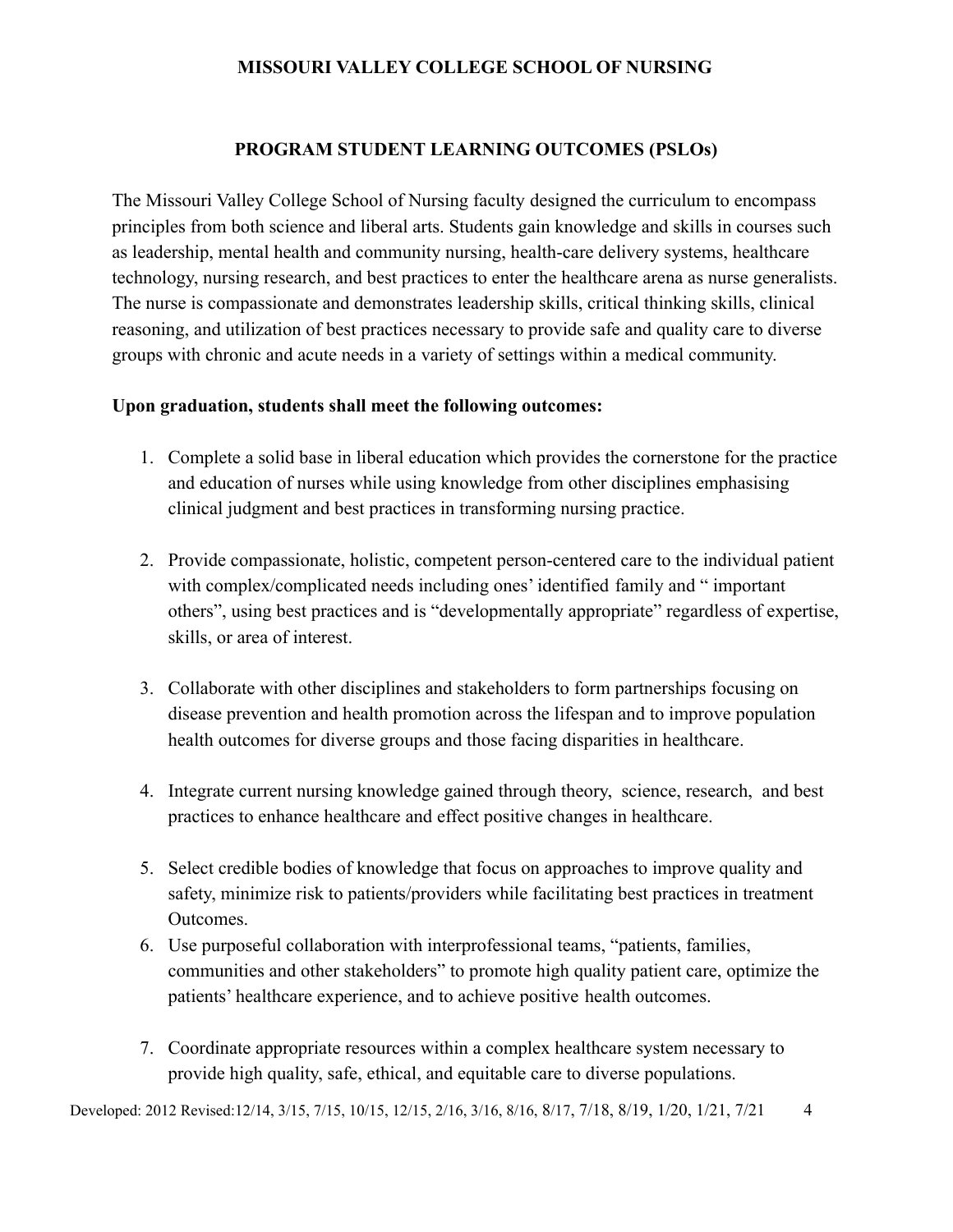- 8. Analyze data from information technologies to increase knowledge, promote decision making, and use best practices to deliver high quality, accessible, and cost effective healthcare while adhering to professional and regulatory standards/guidelines.
- 9. Demonstrate professionalism and role model the inherent values of accountability, social responsibility, autonomy, compassion, integrity, cultural humility, lifelong learning, promotion of personal health and well-being, while maintaining competency and leadership skills which are fundamental to the discipline of nursing.

\*Student Learning Outcomes were developed utilizing the Baccalaureate Essentials from the Commission on Collegiate Nursing Education (CCNE, 2021).

## **GENERAL INFORMATION: CLINICAL PRECEPTOR PROGRAM**

**PURPOSE:** To assist the student in making a timely and smooth transition from the student role to the entry-level registered nurse role.

**IMPORTANCE:** Students need the opportunity to see expert nurses in action. A preceptor program provides the opportunity for these nurses to mentor/precept students that will become future health care leaders of tomorrow. Students must come prepared to take advantage of every learning experience. Mentors/preceptors can assist students to improve communication skills, find ways to handle role conflict, work as effective team members, become better clinicians by using best practices, use critical thinking skills to help in priority making, and also to improve time management and organizational skills. This experience allows students to see first-hand the need for peer networking and support of the nursing profession. It also builds professional and personal friendships that can last a lifetime.

**PRECEPTOR:** An experienced, competent, caring, non-faculty registered nurse (RN) who agrees to serve as a role model, leader, consultant, mentor, and teacher, helping students to bridge the gap between academia and what can be expected in the "real world" of taking care of patients.

**PRECEPTEE:** A pre-licensure student who will spend time with a preceptor (1:1) to increase learning opportunities through realistic nursing experiences in a designated clinical setting. **AGENCY:** Clinical setting that is approved by the College and where the student will do the preceptorship.

**FACULTY ADVISOR:** Nursing instructor/professor who oversees the experience and works closely with the preceptor to assure the student's success.

**PRECEPTOR CRITERIA:** The preceptor must have an active Missouri license as an RN, prepared at a minimum of an Associate level, a minimum of one year of clinical experience with satisfactory evaluations, desire and commitment to help the student grow as a professional nurse, and also be committed to excellence in nursing practice.

**FACULTY PRESENCE:** There will not be a faculty member at the site on a continual basis. The faculty member will make scheduled visits with the preceptor and the student to assure learning objectives are being met and that lines of communication are open and that all understand the importance of effective communication.

Developed: 2012 Revised: 12/14, 3/15, 7/15, 10/15, 12/15, 2/16, 3/16, 8/16, 8/17, 7/18, 8/19, 1/20, 1/21, 7/21 5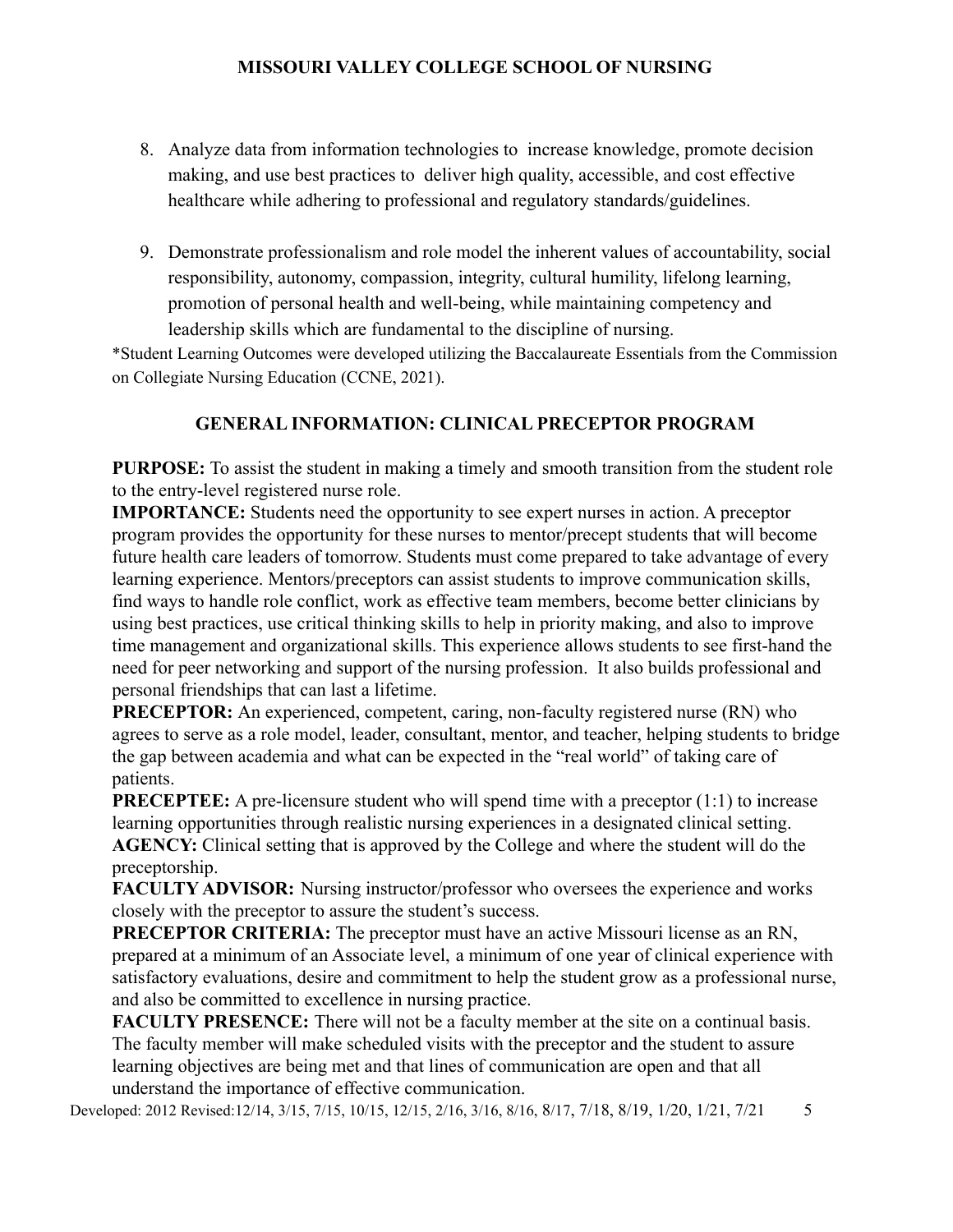**STUDENTS AS ADULT LEARNERS:** Our students are adult learners (both traditional and nontraditional) that want to learn, be self-directed, use life experiences in the learning process, and are motivated to achieve personal and professional goals by returning to school. Faculty at this college realize that not all students are alike and learn the same way, thus we support the diversity found in our student population while creating positive learning environments/experiences allowing students to reach their educational goals.

**COLLABORATION**: Faculty members work with the clinical agency staff to decide on the

appropriate preceptors for each student. The course instructor/professor is responsible for developing the Clinical Practicum Learning Objectives. He or she will share these with the preceptor. However, nursing faculty are responsible for the final evaluation of the student.

**FEEDBACK IS IMPORTANT:** Constructive feedback helps students grow professionally. It is encouraged and needed for students to take advantage of new and challenging learning opportunities and to also enhance practice methods. Feedback should be specific and done in a positive and timely manner. Provide specific examples of what they have done well and not so well. For things not done so well, educate the student on how to use best practices to improve patient care. Create a learning environment that is conducive to positive learning that assures accountability and responsibility. Take every opportunity to promote professionalism within the clinical setting.

**PRECEPTOR EVALUATION OF THE STUDENT/EXPERIENCE:** The preceptor will be asked to evaluate the student's performance in the clinical setting and also how the experience went overall. A copy of the form(s) are found in the handbook.

**STUDENT EVALUATION OF EXPERIENCE/PRECEPTOR:** Before the clinical experience ends, the student will evaluate the experience and the preceptor. A copy of the form(s) are found in the handbook.

**PRECEPTOR EVALUATION OF THE STUDENT:** The preceptor will evaluate the student at the end of the practicum. A student will provide you with a stamped envelope to submit to the Missouri Valley School of Nursing.

**CLINICAL HOURS FORM:** The preceptor shall document and sign the form attesting to the number of clinical hours each student spends in the agency. A copy of the form(s) are found in the handbook.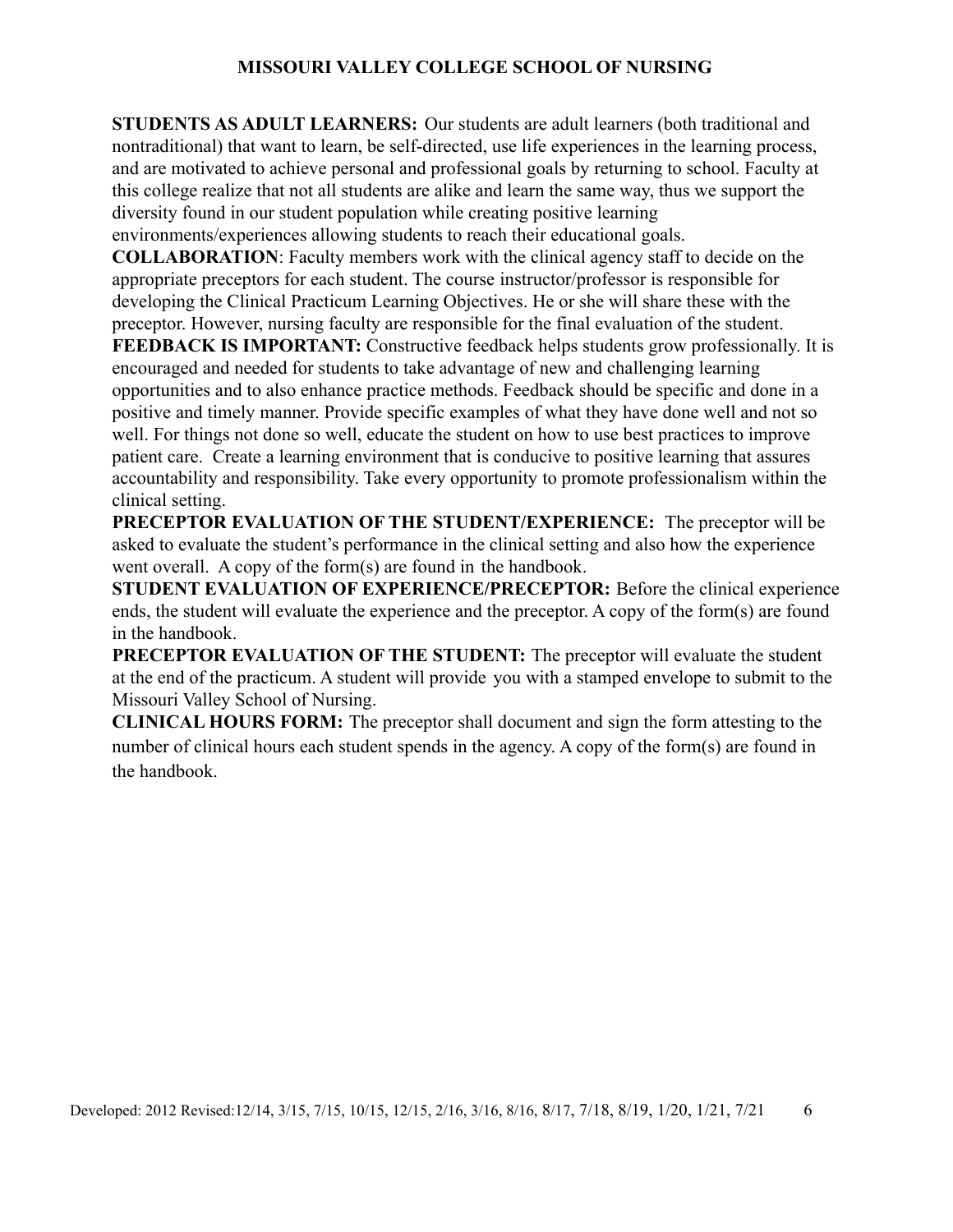## **ROLES AND RESPONSIBILITIES**

## <span id="page-7-1"></span><span id="page-7-0"></span>**NURSING STUDENT:**

## **ORIENTATION:**

- Participate in the agency and unit orientation.
- Become familiar with the skills and orientation lists.
- Schedule hours early with a preceptor to guarantee required hours will be met at the end of semester.
- Provide accurate information on past learning/working experiences.
- List 3 personal strengths and 3 personal weaknesses
- Provide the preceptor with the Nursing Student Learning Outcomes to help plan the clinical learning experience and in meeting the outcomes.

## **PRACTICE:**

- Provide safe, competent, and ethical nursing care.
- Ask for assistance from the preceptor/supervisor when needed/indicated to perform care safely.
- Documents patient information in an accurate and timely manner.
- Demonstrates use of best practices, priority setting, and organizational skills.
- Reports patient status or changing status to appropriate medical/nursing personnel.
- Assesses patients and modifies care according to nursing and legal standards.
- Effectively collaborates/communicates with all disciplines to assure positive patient outcomes.
- Portrays a professional image at all times including communication, attendance, dress code, and working with all disciplines.
- Accepts responsibility for own behavior and looks for opportunities to learn and improve nursing practice.

## **COMMUNICATION:**

- Communicates early with the preceptor/clinical instructor/professor any needed schedule changes, tardiness, or sickness.
- Post response in the course platform at least weekly on how objectives are being met.
- Keep clinical log hours current and assure the preceptor has signed them.
- Communicate schedule changes with instructor and preceptor before making changes in previously approved schedule.

## **EVALUATION OF CLINICAL EXPERIENCE:**

- Provide frequent and objective feedback to preceptor regarding learning experience.
- **●** Complete the preceptor and program evaluation in a timely manner and submit as directed in the Syllabus.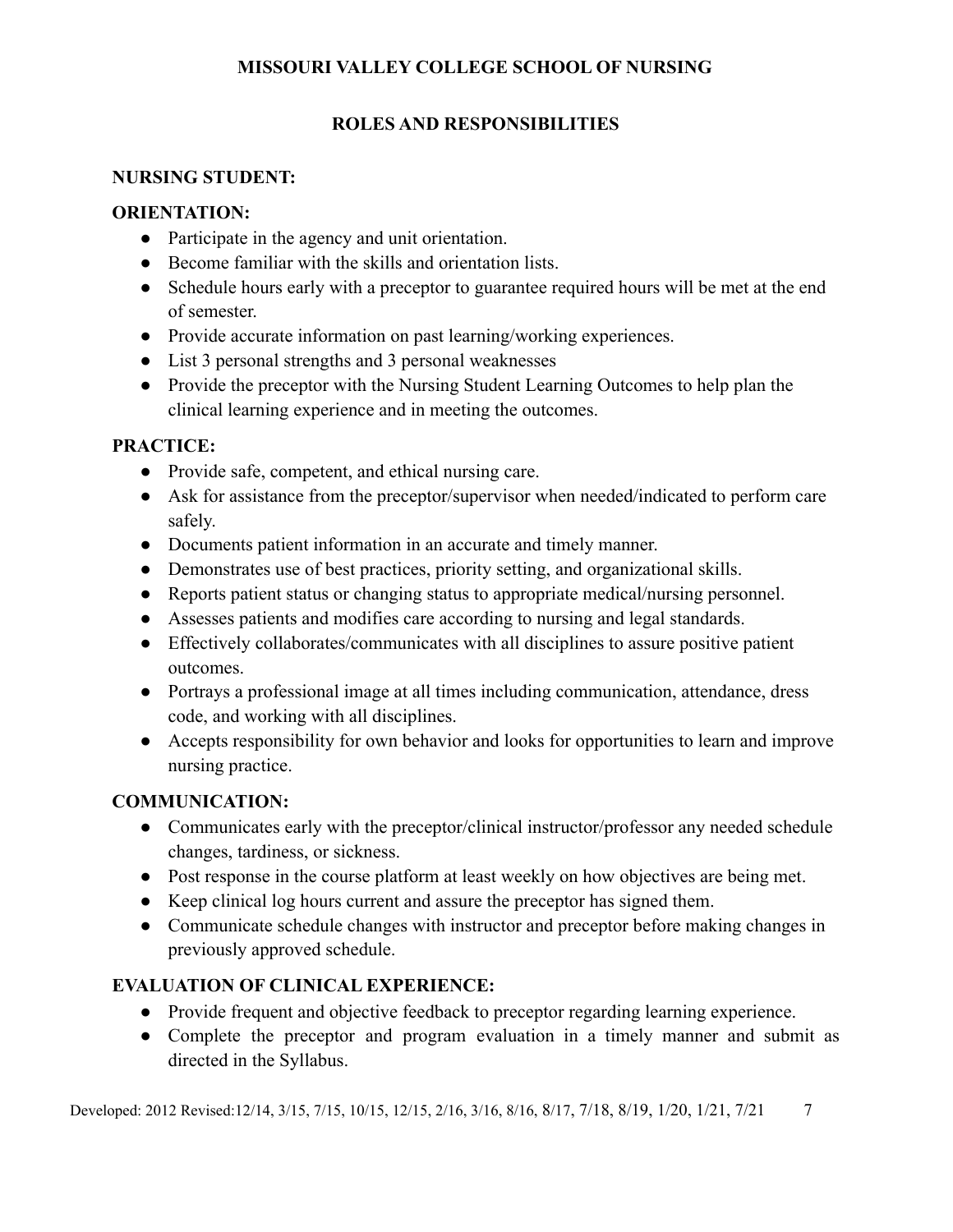## **ROLES AND RESPONSIBILITIES**

## <span id="page-8-0"></span>**CLINICAL INSTRUCTOR/PROFESSOR:**

## **ORIENTATION:**

- Assigns preceptor and organizes meetings with preceptor and nursing students.
- **●** Assures that agency, preceptor and department supervisors are ready for the student to begin learning experience(s)**.**
- Provides a preceptor with all necessary material/information for the student's learning experiences.
- Assures questions are answered to the preceptor's expectations.
- Assures that the clinical agency will have appropriate supervision for the student should the preceptor be absent.

## **SUPERVISION AND EDUCATION:**

- Assumes overall responsibility for educating and evaluation of the student.
- Assures students are compliant with immunizations.
- Assures students are compliant with CPR certification and professional liability insurance coverage.
- Serves as a liaison to the preceptor in evaluating the student's performance of clinical skills and in taking advantage of learning/educational opportunities.

## **COMMUNICATION:**

- Collaborates/communicates with nursing student and preceptor and/or designee to make sure all understand the performance expectations, personal goals/objectives, and student learning outcomes.
- Provides guidance to assure the student's learning needs are being met.
- Serves as a resource to the nursing student and preceptor.
- Completes the student's evaluation with input from student and preceptor and uses this to determine final grade in the course.

## **EVALUATION OF CLINICAL EXPERIENCE:**

- Meet with or provide frequent feedback regarding the student's performance in the clinical agency/setting.
- Meet with the preceptor and student at the clinical site a minimum of three times during the clinical rotation.

## **ROLES AND RESPONSIBILITIES**

## <span id="page-8-1"></span>**PRECEPTOR**:

- Completes and submits the Preceptor Profile regarding qualifications needed to be a preceptor. Must be on file in Nursing Office before students can begin practicum.
- Assists the student/clinical instructor/professor in identifying patients and making assignments that will help meet the personal goals/objectives and learning objects of the practicum/course.
- Assures that all department staff are aware of student's presence and what the preceptor's role and responsibilities are.

Developed: 2012 Revised: 12/14, 3/15, 7/15, 10/15, 12/15, 2/16, 3/16, 8/16, 8/17, 7/18, 8/19, 1/20, 1/21, 7/21 8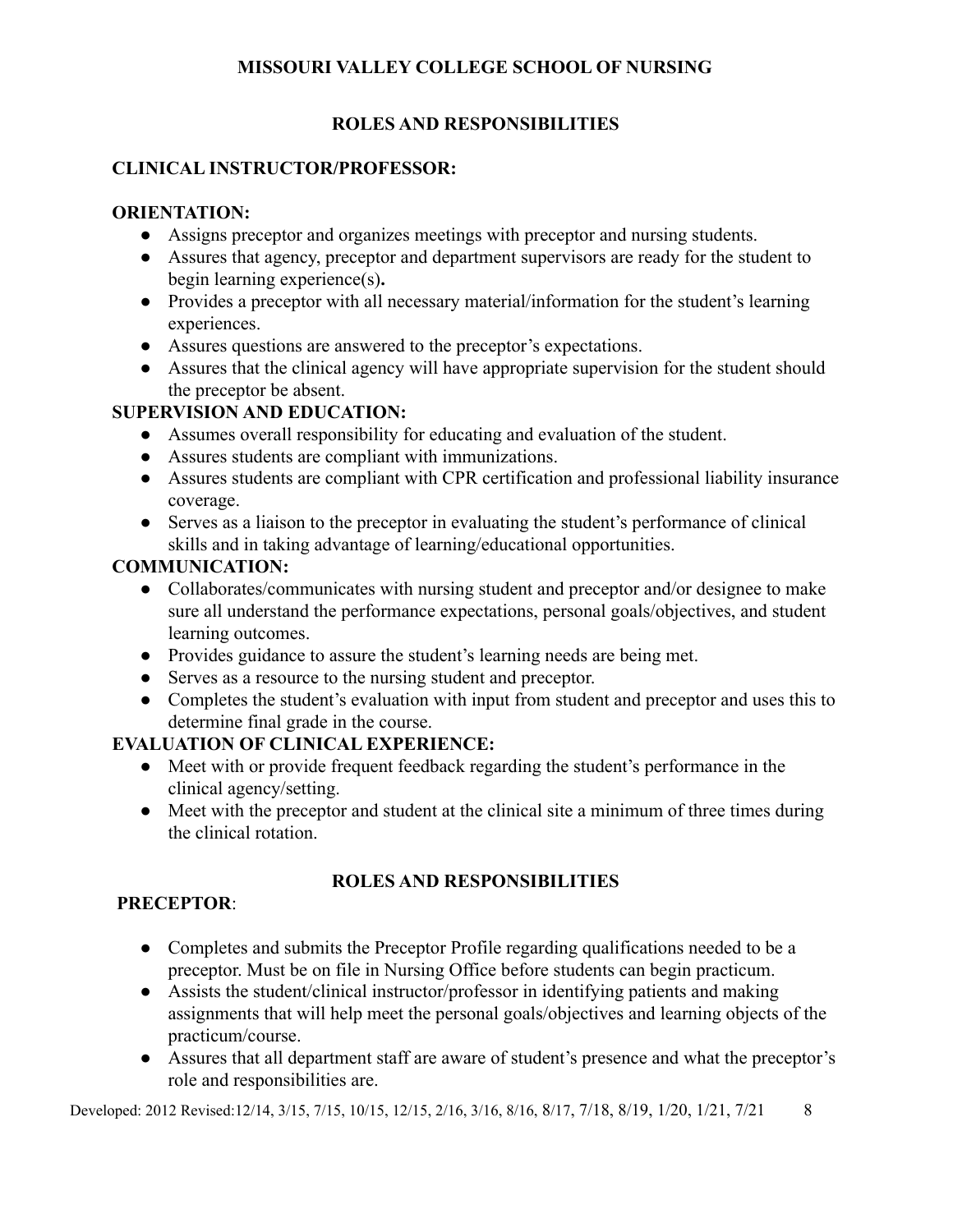- Assist students with receiving adequate hours per week to meet objectives of practicum.
- Assists the student to identify his/her weakness and provides opportunities for professional growth and development such as professionalism, critical thinking, and learning new skills for implementing and evaluating plans of care.
- Seeks guidance from the instructor/professor and/or nurse manager if they have concerns with the student's competencies/professionalism to allow for early intervention(s).
- Communicates regularly with the nursing student and the instructor/professor on the student's progress in meeting objectives in the clinical setting.
- Provides input to instructor/professor through meetings/student evaluation to determine if the student abilities/skills did or did not meet the clinical practicum learning objectives.
- Preceptors shall not supervise more than two students on any given shift. Preceptor supervision denotes that the preceptor is present and available to the students in the clinical/rotation setting.

## <span id="page-9-0"></span>**HEALTH CARE AGENCY**:

- Retains ultimate responsibility for all patient care and needs.
- <span id="page-9-1"></span>● Retains responsibility for the preceptor's salary, benefits, and liability.

## **CLINICAL PRACTICUM LEARNING OBJECTIVES**

- 1) Use summative knowledge, acquired technical skills, pharmacological principles, advanced critical thinking skills and current literature/research findings in the nursing process when providing safe care for multiple clients with complex healthcare problems (PSLO #2, 3, 4, & 5; QSEN #1 & 6).
- 2) Assess cultural background, developmental level, and religious/spiritual practices when planning nursing care for diverse and complex patients across the health care spectrum (PSLO #6, 8, & 9; QSEN #1).
- 3) Modify therapeutic and professional communication skills to collaborate with patients, families, and other health care disciplines (PSLO  $# 6 \& 7$ ; QSEN  $#2$ ).
- 4) Devise individualized evidence-based teaching plans for clients with complex health care needs to improve outcomes (PSLO #4, 6, & 8; QSEN #1).
- 5) Assess for accountability, responsibility, and adherence to legal/ethical guidelines, professional standards when providing quality, safe, and cost-effective care for diverse populations in complex settings (PSLO  $#2, 3, 8, \& 9$ ) (QSEN  $#5$ )
- 6) Assess opportunities to act as a patient advocate (PSLO  $# 6, 7, \& 9$ ).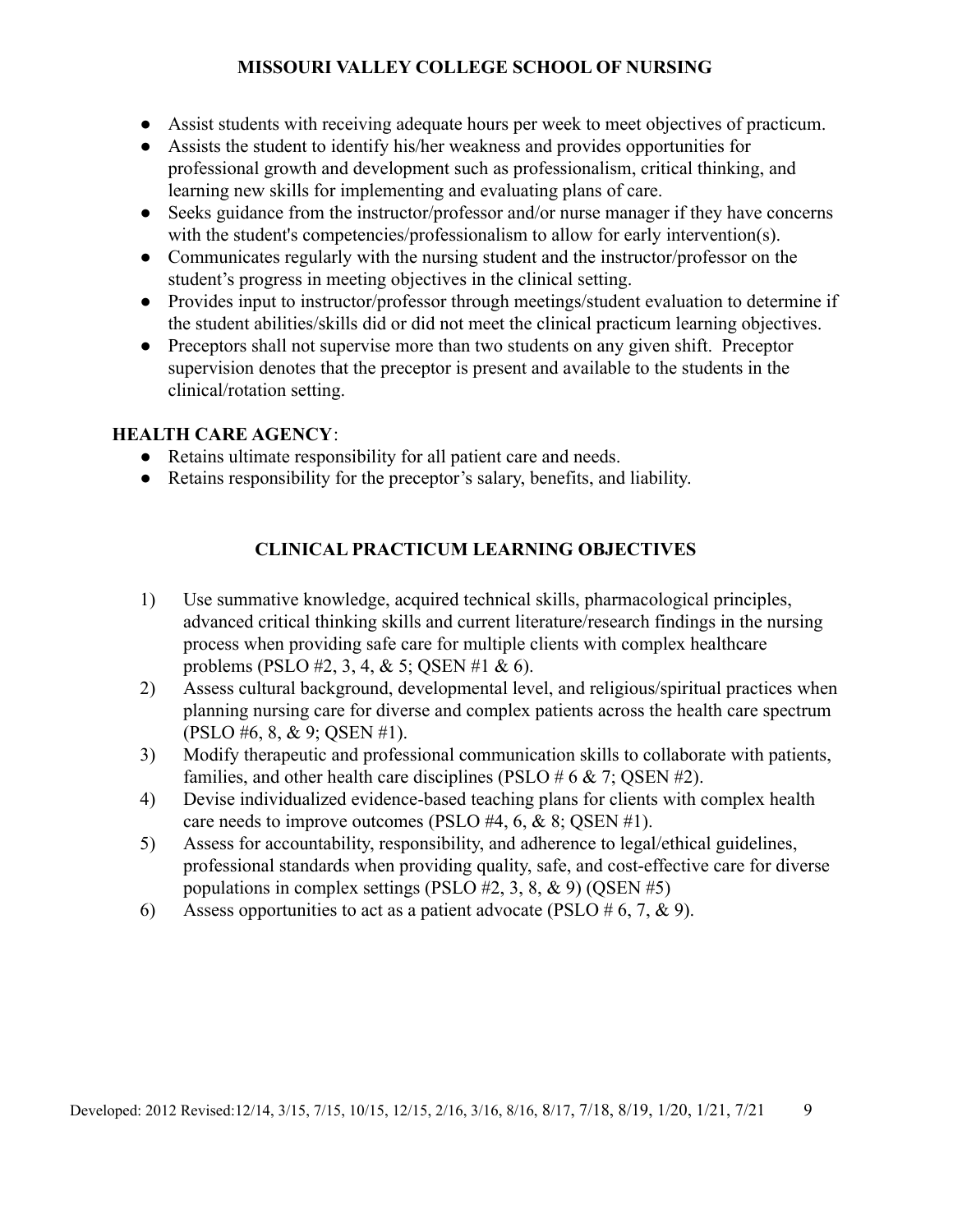#### **FACULTY PROFILES**

#### *Peggy Van Dyke DNP, RN, FNP-BC*

Dean, School of Nursing Associate Professor, School of Nursing Education LPN State Fair Community College BSN Truman State University MSN University of Missouri FNP Certificate Graceland University NE Certificate Graceland University DNP University of Alabama Birmingham Contact Information Nursing Building 109 (Fitzgibbon Campus) Off: 660-831-4053 Fax: 660-831-0975 E-mail: [vandykep@moval.edu](mailto:vandykep@moval.edu)

#### *Susan Vogelsmeier DNP, RN, FNP-BC*

Graduate Program Director Associate Professor, School of Nursing Education LPN Sanford-Brown College BSN, MSN, and FNP Graceland University NE Post-Graduate Certificate Graceland University DNP University of Alabama Birmingham Contact Information Nursing Building (Fitzgibbon Campus) Fax: 660-831-0975 Email: [vogelsmeiers@moval.edu](mailto:vogelsmeiers@moval.edu)

#### *Roberta Griffitt, MSN, RN*

BSN Program Director Assistant Professor, School of Nursing Education ADN State Fair Community College BSN University of Central Missouri MSN University of Missouri Contact Information Nursing Building 104 (Fitzgibbon Campus) Off: 660-831-4055 Fax: 660-831-0975 Email: griffittr@moval.edu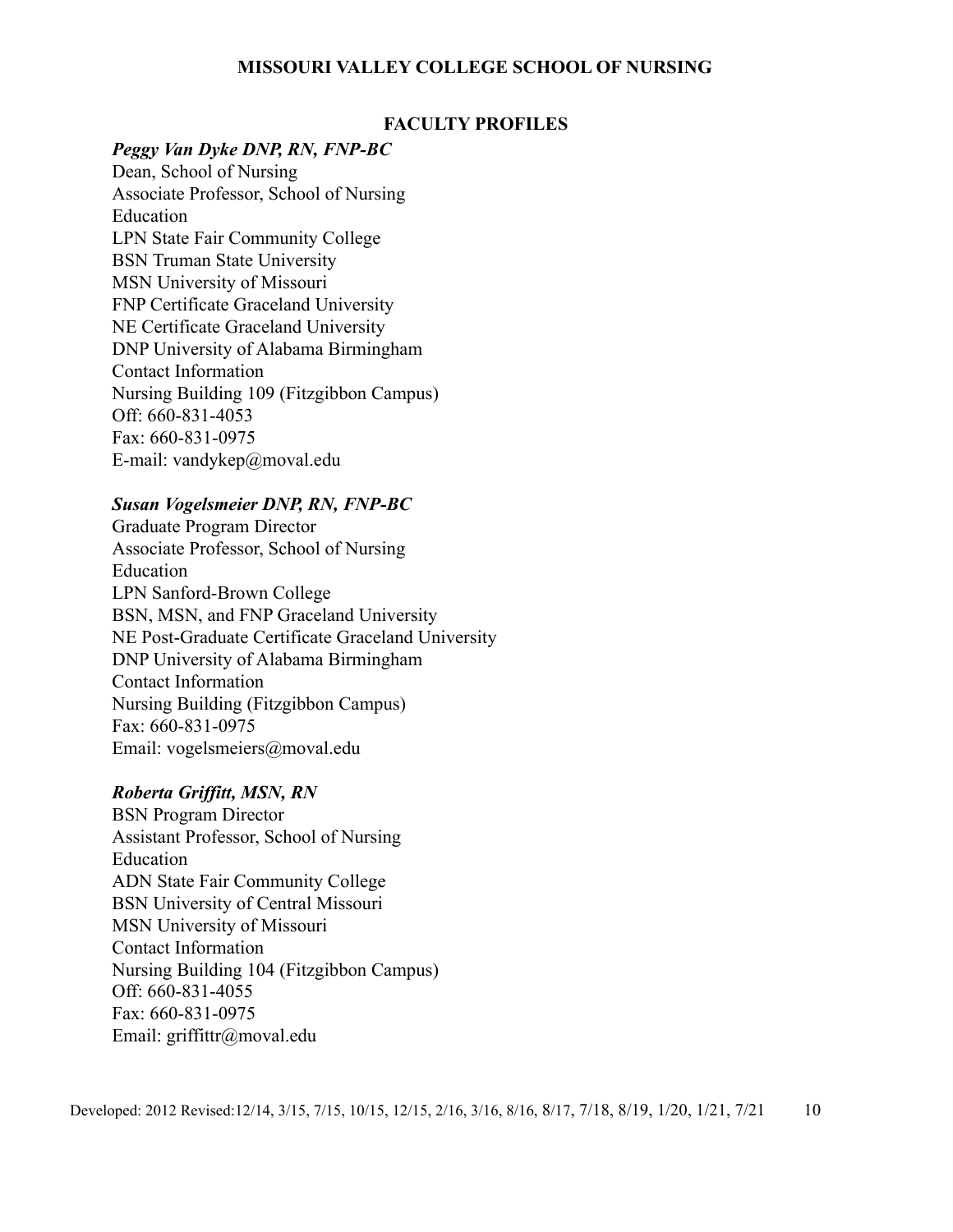#### *Teresa Taylor, DHPE, MSN, RN*

Curriculum/Instructional Design Coordinator Associate Professor, School of Nursing Education BSN Central Methodist University MSN University of Phoenix DHPE Logan University Contact Information Nursing Building 110 (Fitzgibbon Campus) Off: 660-831-4054 Fax: 660-831-0975 Email: [taylortd@moval.edu](mailto:taylortd@moval.edu)

#### *Tonya Eddy, PhD, RN, CNE*

Clinical Coordinator, Nursing Associate Professor, School of Nursing Education LPN/ADN State Fair Community College BSN/MSN/PhD University of Missouri (MU) Contact Information Nursing Building 103 (Fitzgibbon Campus) Off: 660-831-4056 Fax: 660-831-0975 E-mail: eddyt[@moval.edu](mailto:eddyt@moval.edu)

#### *Kimberly Davis MSN, RN*

Simulation Lab Coordinator Assistant Professor, School of Nursing Education LPN Marshall Area Vocational Technical School ADN State Fair Community College BSN/MSN Central Missouri State University, Warrensburg MO Contact Information Nursing Building 115 (Fitzgibbon Campus) Off: 660-831-4263 Fax: 660-831-0975 E-mail: [davisk@moval.edu](https://mail.google.com/mail/?view=cm&fs=1&tf=1&to=email@moval.edu)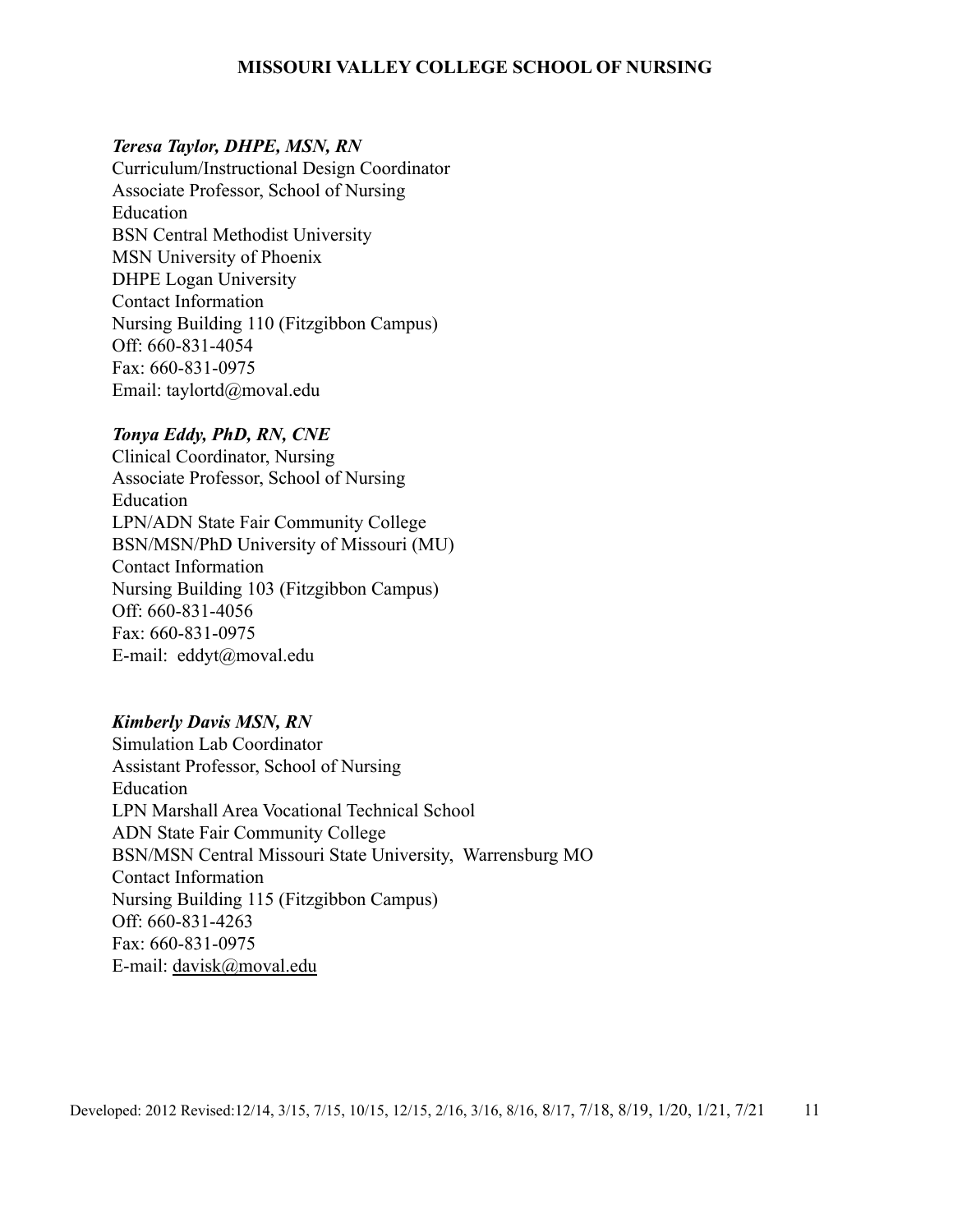#### *Debra Gage, MHA, BSN, RN*

Assistant Professor, School of Nursing Education LPN Eldon Career Center BSN Missouri Valley College MHA University of Phoenix Contact Information Nursing Building 105 (Fitzgibbon Campus) Off: 660-831-4057 Fax: 660-831-0975 Email: gaged[@moval.edu](mailto:belld@moval.edu)

#### *Deanna Donnell, MSN, RN, CNM*

Assistant Professor, School of Nursing Education BSN/ MSN University of Missouri - Columbia Contact Information Nursing Building 105 (Fitzgibbon Campus) Off: Online virtual and by arrangement at SON Fax: 660-831-0975 Email: donnelld@moval.edu

#### *Diana Hardesty MSN, RN, FNPc*

Assistant Professor, School of Nursing Education ADN State Fair Community College BSN Central Missouri University MSN and FNPc Walden University Contact Information Nursing Building (Fitzgibbon Campus) Off: Online virtual and by arrangement at SON Fax: 660-831-0975 Email: [hardestyd@moval.edu](mailto:hardestyd@moval.edu)

#### *Rachel Taylor BSN, RN*

Academic Success/Tutor Education BSN Missouri Valley College Contact Information Nursing Building (Fitzgibbon Campus) Off: 660-831-4051 Fax: 660-831-0975 Email: [taylorr@moval.edu](mailto:taylorr@moval.edu)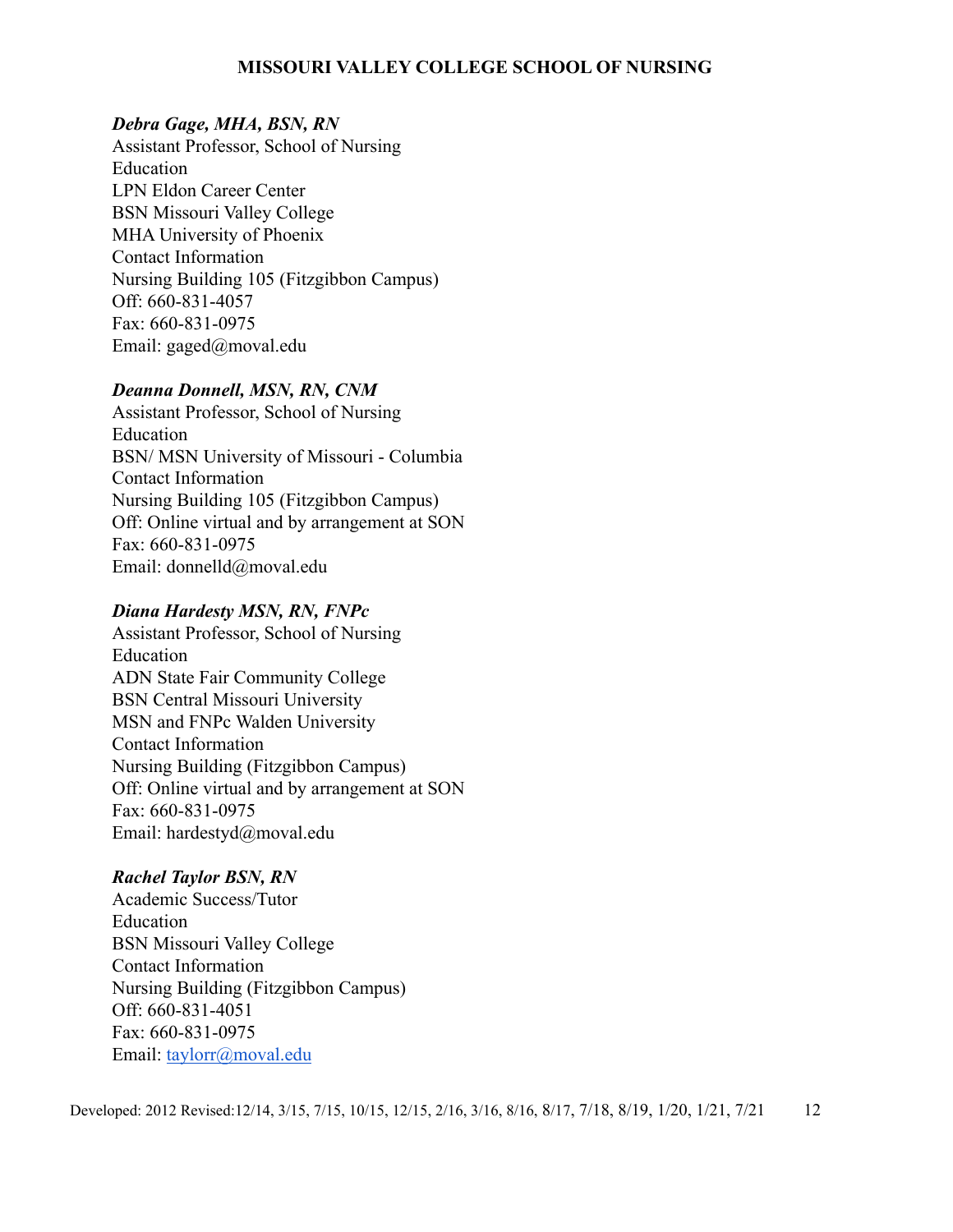#### *Jennifer Cott, MBA, BSN, RN*

Assistant Professor, School of Nursing Education BSN Central Methodist University MBA University of Phoenix Contact Information Nursing Building 111 (Fitzgibbon Campus) Off: 660-831-4259 Fax: 660-831-0975 Email: [cottj@moval.edu](mailto:cottj@moval.edu)

#### *Cindy Motley, DNP, RN*

Associate Professor, School of Nursing Education BSN/MSN Graceland University DNP Case Western Reserve University Contact Information Nursing Building 111 (Fitzgibbon Campus) Off: 660-831-4259 Fax: 660-831-0975 E-mail: motleyc[@moval.edu](mailto:eddyt@moval.edu)

#### *Jeanette Buckles, MSN, RN*

Assistant Professor, School of Nursing Education BSN Graceland University MSN University of Central Missouri, Contact Information Nursing Building (Fitzgibbon Campus) Off: Adjunct Fax: 660-831-0975 Email: [bucklesj@moval.edu](mailto:bucklesj@moval.edu)

#### *Lisa Daugherity, MEd, BSN, RN*

Assistant Professor, School of Nursing Education BSN University of Central Missouri MEd (Don't have the rest of the information about her masters in ed) Nursing Building (Fitzgibbon Campus) Off: Adjunct Fax: 660-831-0975 Email: [daugherityl@moval.edu](mailto:daugherityl@moval.edu)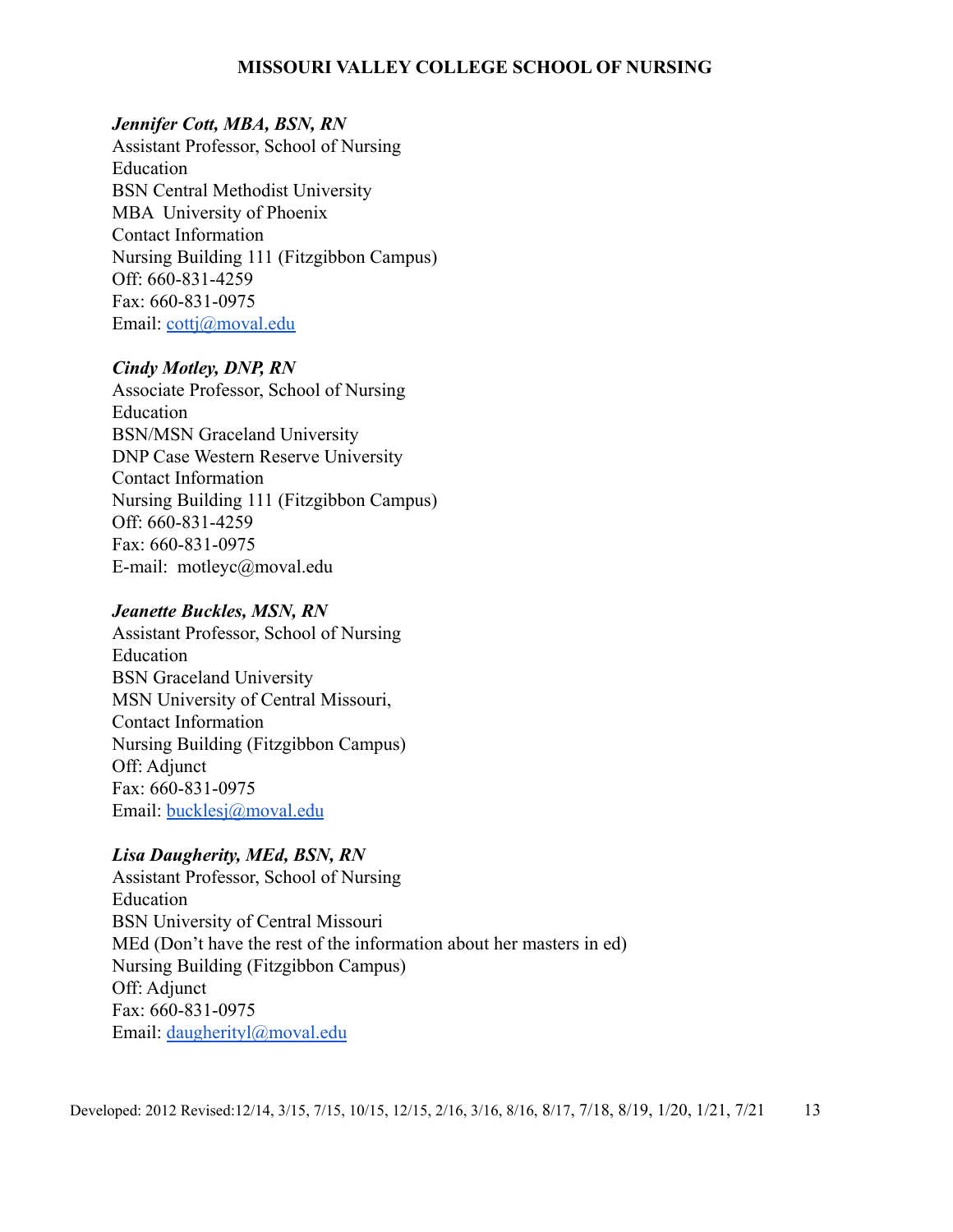#### *Tammy Plains*

Administrative Assistant, School of Nursing Contact Information Nursing Building 102 (Fitzgibbon Campus) Off: 660-831-4051 Fax: 660-831-0975 E-mail: [plainst@moval.edu](mailto:plainst@moval.edu)

#### *Carla England*

Administrative Assistant, School of Nursing Contact Information Nursing Building 102 (Fitzgibbon Campus) Off: 660-831-4264 Fax: 660-831-0975 E-mail: england[c@moval.edu](mailto:plainst@moval.edu)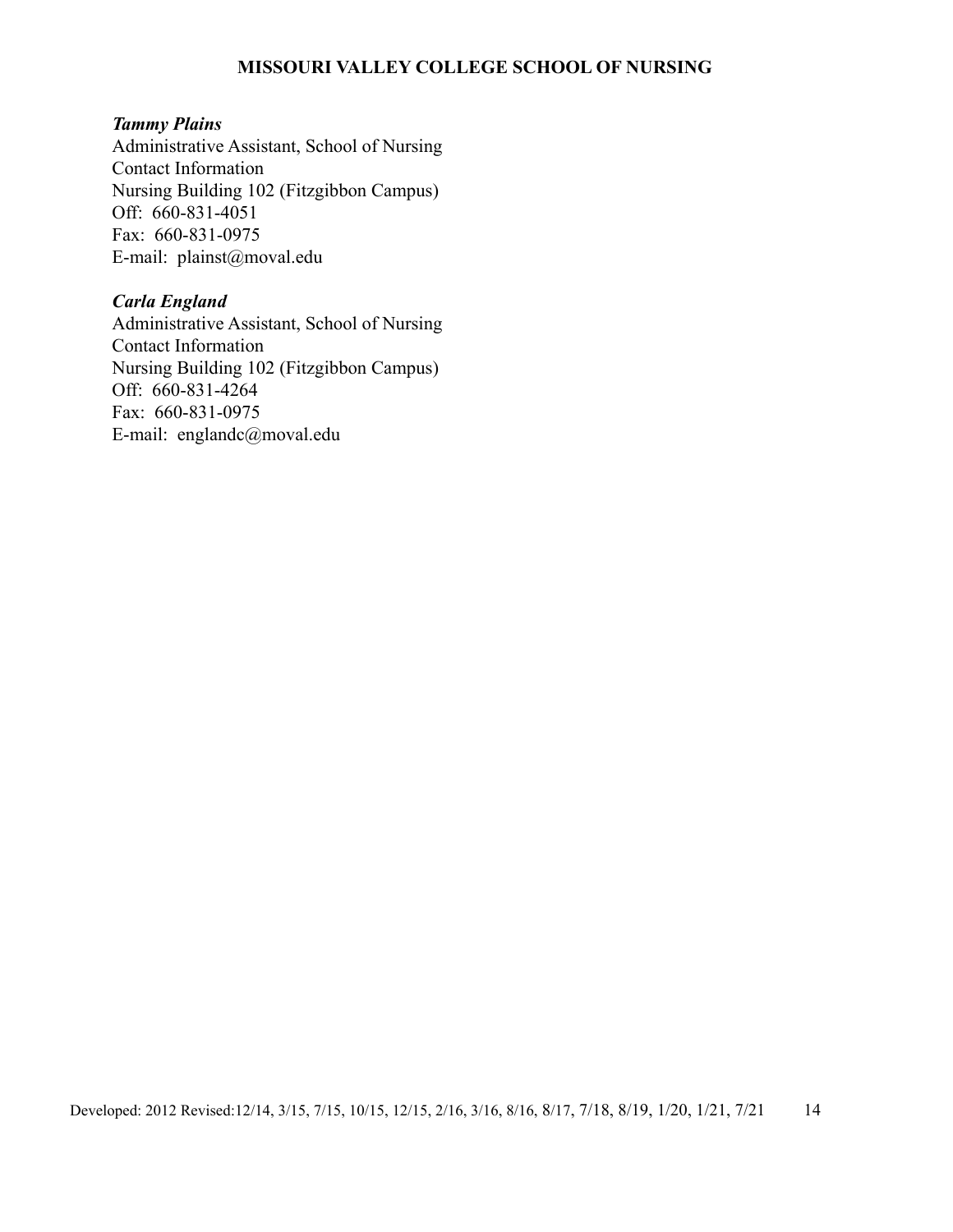#### **Professional Dress/Attire Code Clinical Settings**

**POLICY:** Students must meet standards of professional dress/attire while representing MVC Nursing Program in participating/attending clinical experiences.

#### **PROCEDURE: (Failure to comply with the policy will result in the student being sent home)**

- 1. **Uniforms:** Uniforms/scrubs must be clean and ironed. The pants length must not touch the floor or ground. The top must cover the student's hips. Neutral or white undergarments are to be worn under uniform scrubs. Colors and designs are not to show through uniform scrubs. Solid white or black knit tops can be worn under the uniform.
- 2. **Identification:** MVC nursing students must include the school photo ID badge and/or badges from other agencies on the school uniform.
- 3. **Shoes/Hosiery:** White socks may also be worn with the uniform/scrubs. Shoes must be enclosed at both the heel and the toe. Students may select either nursing or athletic leather shoes in a neutral color. Shoelaces must be clean, tied and the same color as the shoes.
- 4. **Lab Jackets/Coats:** When indicated, an approved lab jacket (purple) may be worn. No other type of sweater or jacket is permitted over the uniform.
- 5. **Nails:** Nails must be clean and trimmed to a length no longer than the tip of your finger. Clear nail polish may be acceptable in certain areas, please check on hospital policy first. No acrylic/artificial nails are to be worn in the hospital setting as they can harbor germs that can cause infections and place patients at risk.
- 6. **Hair:** Hair is to be off the shoulders, clean, and styled for the work setting. Mustaches, sideburns, and/or beards must be neatly trimmed and clean.
- 7. **Jewelry:** No hoop-or dangling earrings are allowed. One small stud or post earring per ear is allowed. No visible body piercing, including tongue rings are allowed. Necklaces, bracelets, pendants, or large watches are not allowed. Med alert bracelets are allowed.
- 8. **Body Art:** Body art or tattoos must be covered by professional clothing. A professional white T-Shirt may be worn to cover tattoos extending down the arms/or to the wrists.
- 9. **Make-Up/Perfume:** Makeup must be professional and kept to a minimum. No perfume, cologne, or aftershave is to be worn in the patient care areas and worn in moderation in non‑patient care areas.
- 10. **Miscellaneous:** Students are to be bathed and without odor, including tobacco smoke. Fragrance-free deodorant is to be worn at all times unless a note from the provider that the student is unable to do so due to health reasons. Teeth are to be clean and breath free from odor including tobacco products. Contact lenses should be a natural eye color.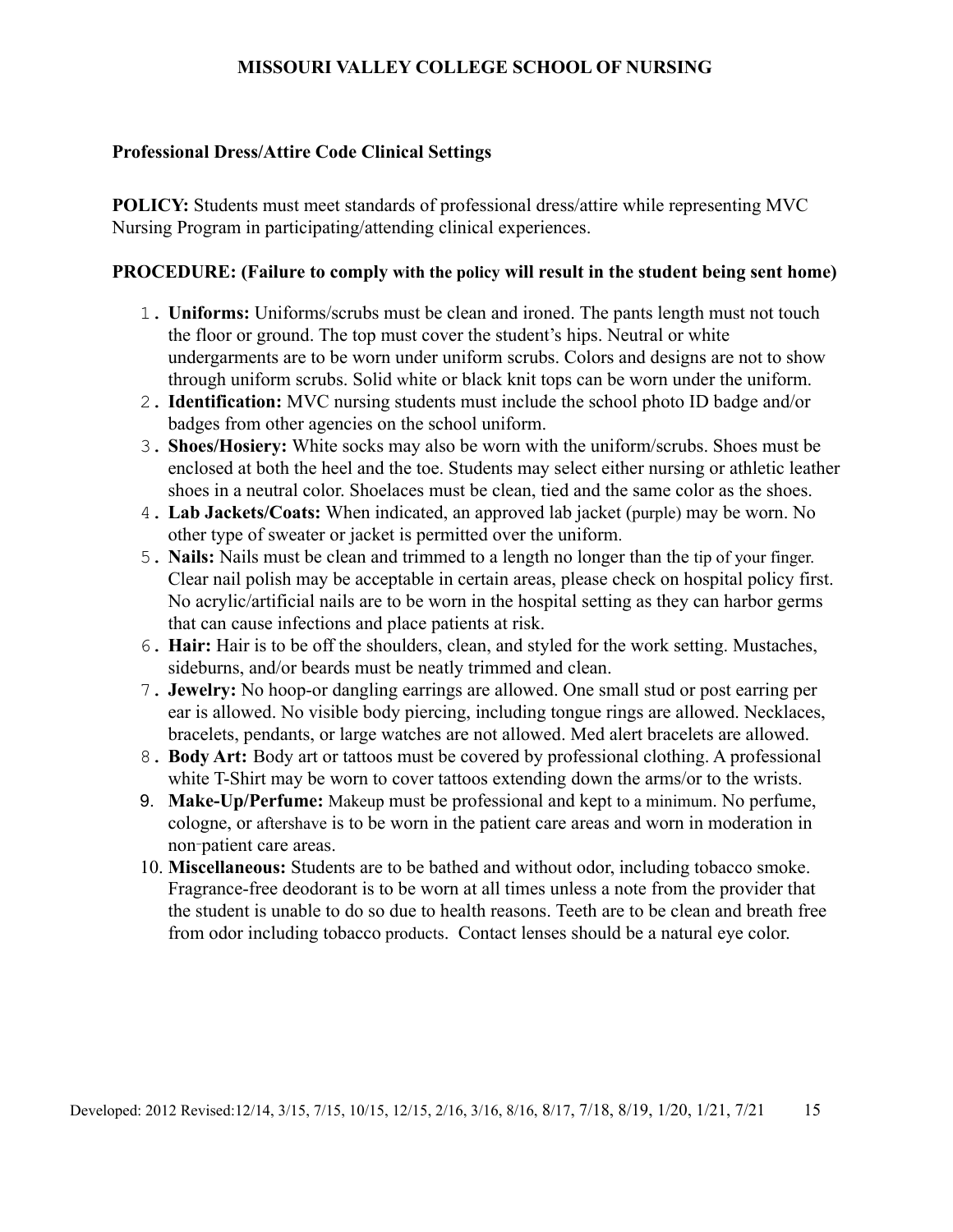## **PROFESSIONAL CONDUCT CLINICAL SETTING**

<span id="page-16-0"></span>**POLICY:** The student's conduct in the clinical setting shall promote professionalism. The student will represent the College and the Nursing Program in a positive manner at all times.

**PROCEDURE:** Nursing students will display professional behavior at all times in the academic and clinical setting.

## **The student is expected to:**

1. Adhere to all policies of the clinical agency, including drug screening and criminal background checks.

- 2. Adhere to HIPAA guidelines including electronic, written or verbal communication.
- 3. Adhere to OSHA and Universal Precaution/Blood Borne Pathogen guidelines at all times.
- 4. Comply with regulations/policies of the agency, including parking/nursing procedures
- 5. Arrive at the unit on time.
- 6. Keep instructor/professor notified of patient's status at all times, especially if it changes
- 7. Provide a patient status report before leaving the assigned unit.
- 8. Use your appropriate name and title while in the clinical facility.
- 9. Adhere to the MVC Nursing Program policy on uniform/attire guidelines.
- 10. Turn off cell phones/pagers during clinical rotation.
- 11. Stay on the assigned unit unless granted permission to leave by the instructor/professor.
- 12. Socialize only at lunch/break time and only in designated areas.
- 13. Avoid physical contact with a peer.
- 14. Address all patients, staff, and peers using appropriate name and title.
- 15. Be free of alcohol and drugs.
- 16. Avoid using offensive language, conduct, and expressions at any time in the clinical setting.
- 17. Leave the clinical unit after the rotation has ended.
- 18. Destroy all written material before leaving unit, unless it is needed for assignments, if so only use the patient's initials and let the instructor know you have this material.
- 19. Demonstrate patient advocacy at all times.
- 20. Seek guidance and use feedback to promote professional/personal growth.
- 21. Attend and participate in all clinical practice debriefings unless excused by the instructor.

**VIOLATION OF POLICY AND PROCEDURE:** Violation of this policy/procedure may/will result in disciplinary action(s) including but not limited to a verbal warning, written warning, reporting to the Compliance Officer, being sent home and/or failure for the day. Clinical make-up day/assignments will be required. See Policy on Tardiness/Absences. Also review student's right to Grievance and Due Process.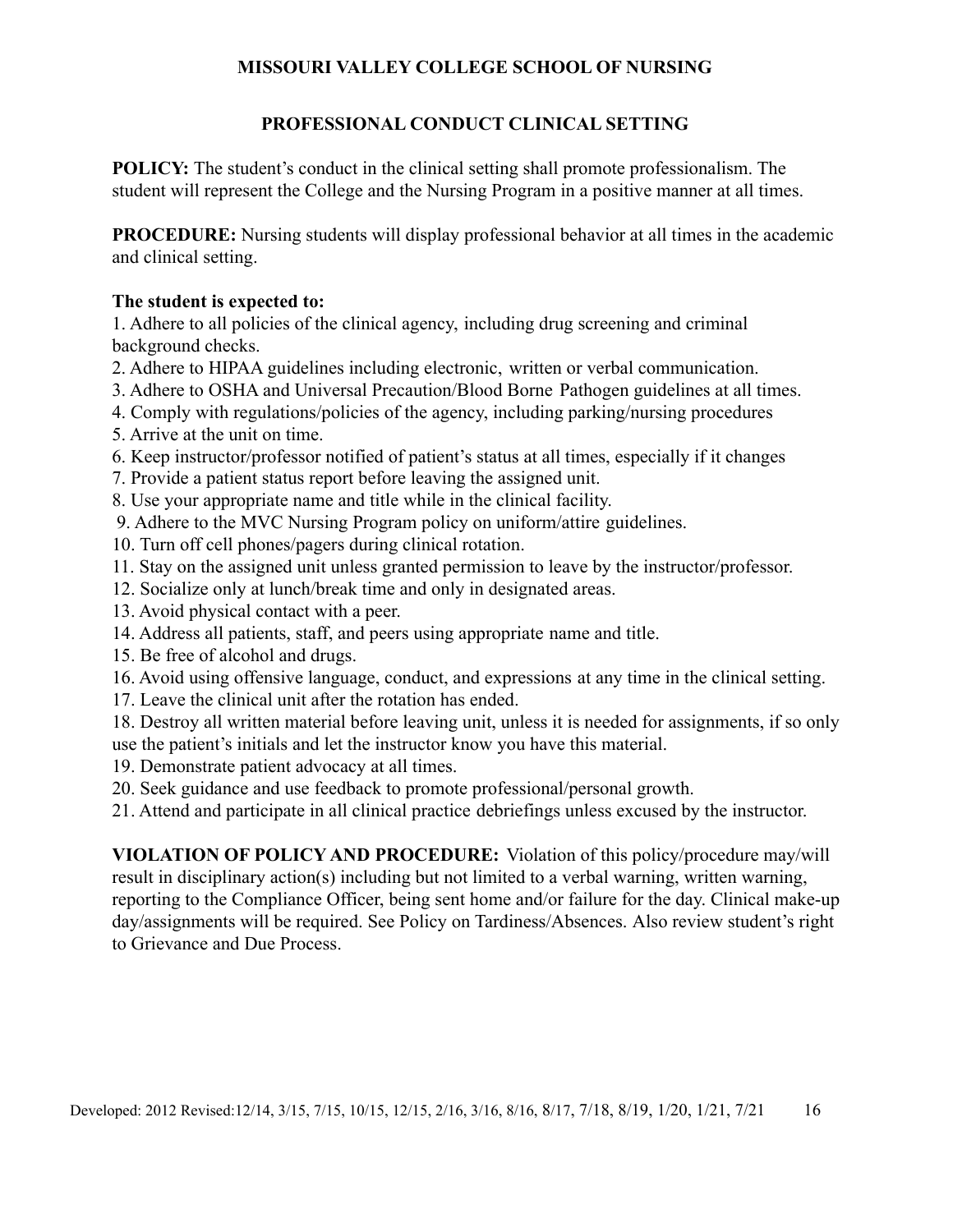## <span id="page-17-0"></span>**BSN PROGRAM FORMS Part I: Preceptor Application (To be completed by applicant)**

| Name:                                                     |       |
|-----------------------------------------------------------|-------|
| Position/Title:                                           |       |
| Cell/Work/ or House Phone:                                |       |
|                                                           |       |
|                                                           |       |
| <b>Employment Information:</b>                            |       |
| Health Agency                                             |       |
| Shift and Unit worked:                                    |       |
| Average number of hours worked: Per Week: Per Shift:      |       |
|                                                           |       |
| Served as a previous preceptor: Yes: No: Number of times: |       |
|                                                           | Date: |
| Best way to contact you:                                  |       |

**Part II: (Signature of manager/supervisor means you support the staff person to precept)**

I support this individual to be a preceptor and also a part of the learning process of the student at MVC School of Nursing.

| Manager/Supervisor Name/Signature: | Date:                  |
|------------------------------------|------------------------|
| Agency Name:                       | <b>Contact Number:</b> |

#### **Part III: Preceptor Personal Education:**

| <b>Degree</b>                | Year<br>granted          | School/Program                 | <b>Address</b> |
|------------------------------|--------------------------|--------------------------------|----------------|
|                              |                          |                                |                |
|                              |                          |                                |                |
|                              |                          |                                |                |
|                              |                          |                                |                |
| Certification/<br>Licensure: | License<br><b>Number</b> | <b>License Expiration Date</b> | <b>State</b>   |
|                              |                          |                                |                |
|                              |                          |                                |                |

**OR MAY SUBMIT A CURRENT RESUME TO CLINICAL COORDINATOR**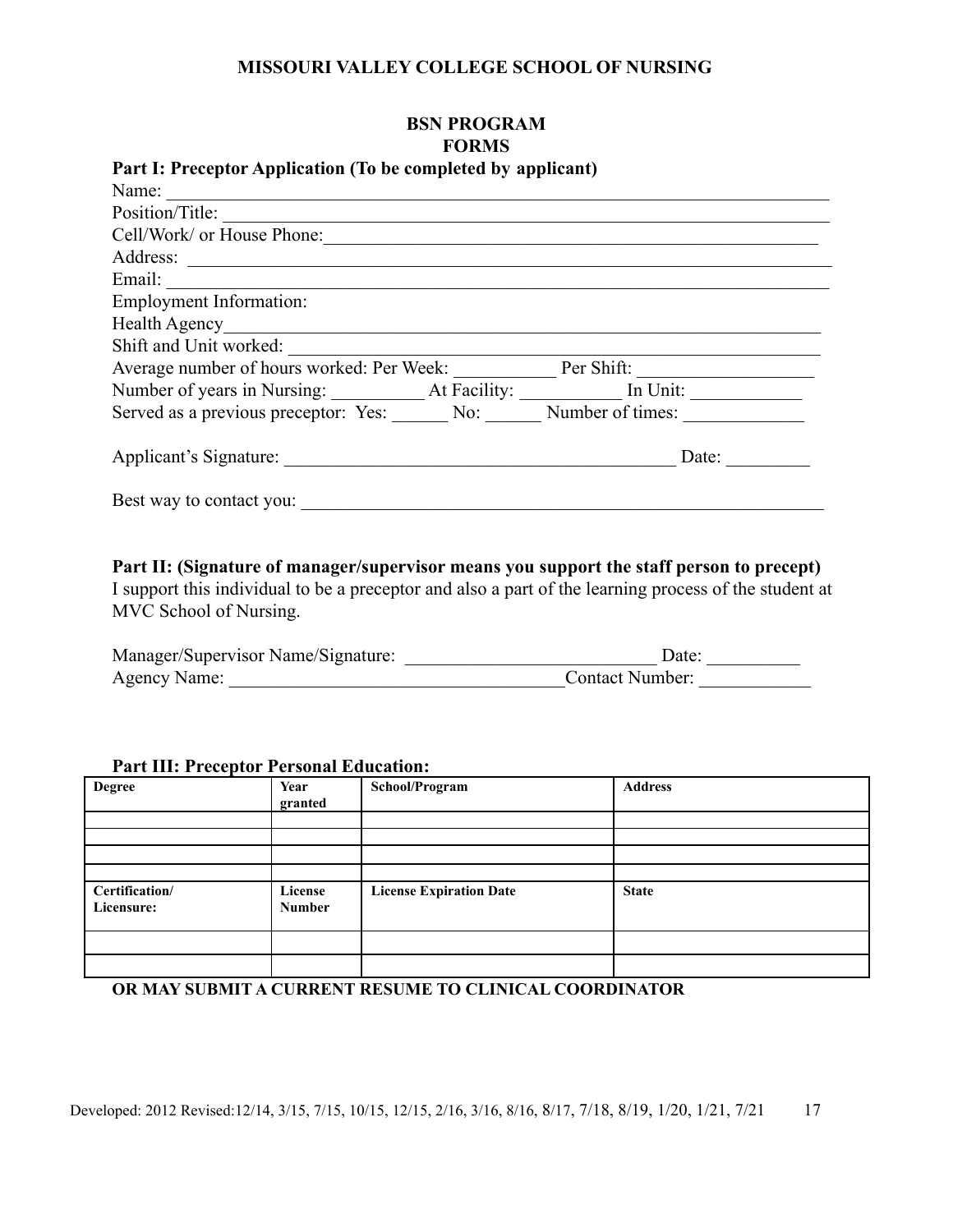#### **BSN PROGRAM PRECEPTOR AGREEMENT Agreement to Precept Nursing Student in Clinical Setting**

<span id="page-18-0"></span>Course/Practicum: NU482 – Senior Seminar

| Preceptor: | Nursing Student: |  |
|------------|------------------|--|
|            |                  |  |

By signing this form, I agree to act as a clinical preceptor for the aforementioned student as part of his/her senior practicum.

I have received and read the Preceptor Handbook. Yes / No (circle one)

I agree to contact/confer with the clinical instructor/professor at the beginning, during, and at the end of the clinical practicum to assure the student is progressing smoothly and is meeting the practicum learning objectives safely and in a timely manner.

My phone number for reaching me is:

| FAX:                                 |
|--------------------------------------|
| Email:                               |
| Institution:                         |
| Preceptor Signature and Date Signed: |

Please contact the instructor/professor should you have questions or concerns: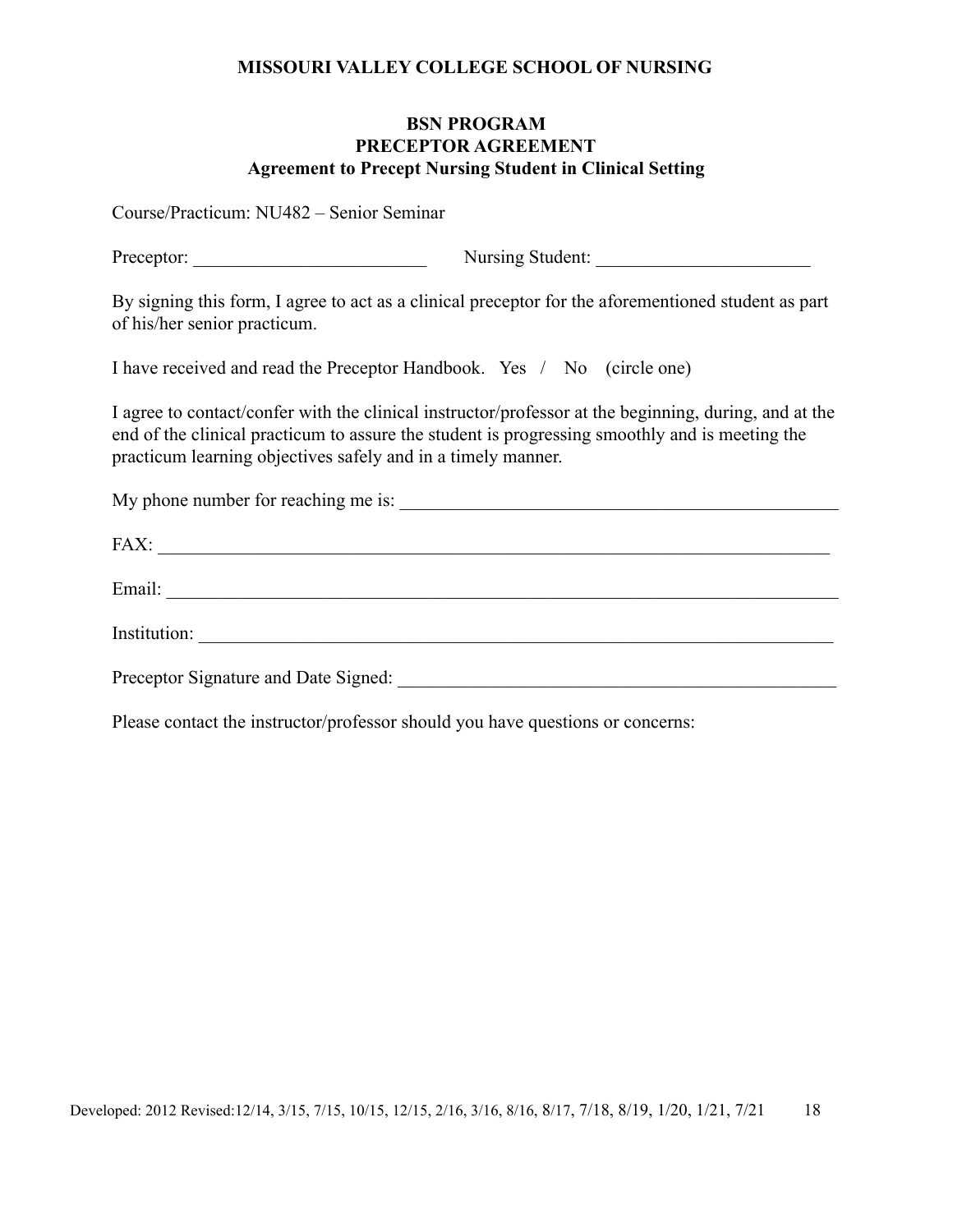#### **BSN PROGRAM PRECEPTOR EVALUATION OF THE PRACTICUM EXPERIENCE**

<span id="page-19-0"></span>**Instructions: This is an evaluation of the overall experience, not the student. Mark the selected response using the following scale. Upon completion of the evaluation, please send by email to the [eddyt@moval.edu](mailto:eddyt@moval.edu) . If you have concerns or need assistance also email or call Tonya Eddy, Clinical Coordinator.**

**Preceptor: \_\_\_\_\_\_\_\_\_\_\_\_\_\_\_\_\_\_\_\_\_ Student: \_\_\_\_\_\_\_\_\_\_\_\_\_\_\_\_\_\_\_\_\_**

#### **Key: 1: Strongly Agree, 2: Agree, 3: Neutral, 4: Disagree, and 5: Strongly Disagree**

|                                                                            |  | 3 | 4 | 5 |
|----------------------------------------------------------------------------|--|---|---|---|
| The preceptor handbook helped me to understand my roles and                |  |   |   |   |
| responsibilities as a preceptor                                            |  |   |   |   |
| The practicum objectives are realistic and can be obtained in the clinical |  |   |   |   |
| setting                                                                    |  |   |   |   |
| Communicating with the instructor/professor regarding course objectives    |  |   |   |   |
| helped me to understand the expectations/performance of the student        |  |   |   |   |
| Communicating with the student helped me select patients, etc that will    |  |   |   |   |
| meet his/her learning needs                                                |  |   |   |   |
| Regular communication with the faculty liaison helped me identify          |  |   |   |   |
| learning opportunities for the student in order to progress in meeting     |  |   |   |   |
| personal goals/objectives as well as practicum objectives                  |  |   |   |   |
| The MVC nursing faculty were available and helped me to fulfill my         |  |   |   |   |
| obligations of the preceptor role                                          |  |   |   |   |
| The time commitment was reasonable                                         |  |   |   |   |
| The student came to the clinical setting prepared and excited to learn     |  |   |   |   |
| new skills                                                                 |  |   |   |   |
| The experience with the student was a positive one                         |  |   |   |   |
| I am willing to serve in the preceptor role for future students            |  |   |   |   |

**For any item scored 3 or higher, please provide information for how we can improve:**

**Please contact Tonya Eddy if you wish to provide more feedback or have questions or concerns about serving again in the preceptor role. Thank you for taking the time and energy in helping our nursing students learn. It is greatly appreciated.**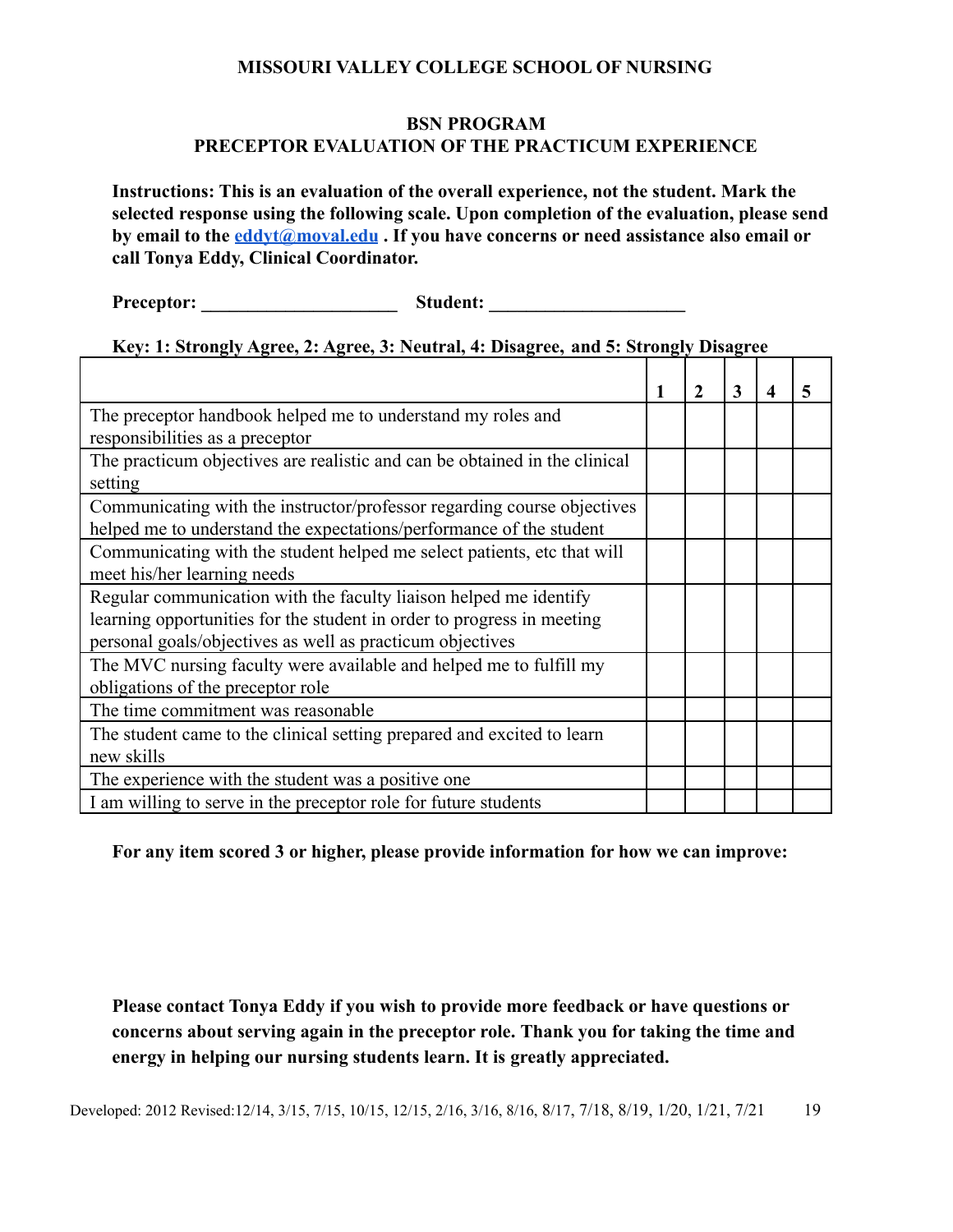### **BSN PROGRAM**

## <span id="page-20-0"></span>**STUDENT EVALUATION OF PRECEPTOR AND LEARNING EXPERIENCE**

## **Key: 1: Strongly Agree, 2: Agree, 3: Neutral, 4: Disagree, and 5: Strongly Disagree**

|                                                           | 2 | 3 |  |
|-----------------------------------------------------------|---|---|--|
| Used expertise when teaching new skills                   |   |   |  |
| Used best practices when caring for patients              |   |   |  |
| Demonstrated professionalism at all times                 |   |   |  |
| Introduced student to staff/nurses on unit                |   |   |  |
| Aware of my role/expectations as a student                |   |   |  |
| Communicated my progress on a continual basis             |   |   |  |
| Selected patients and opportunities to help meet the      |   |   |  |
| practicum/course objectives                               |   |   |  |
| Available to help when needed                             |   |   |  |
| Encouraged the use of critical thinking skills            |   |   |  |
| Created an environment conducive to learning              |   |   |  |
| Provided both positive and negative feedback in a         |   |   |  |
| constructive and non-threatening manner                   |   |   |  |
| Enjoyed the experience and would recommend the            |   |   |  |
| preceptor to others                                       |   |   |  |
| Enjoyed the clinical site and would recommend the site to |   |   |  |
| others                                                    |   |   |  |

## **Please provide details for any item scored 3 or higher so that we can improve our future students' experiences.**

| Preceptor Name:      | Date: |
|----------------------|-------|
| Agency Name:         |       |
| <b>Student Name:</b> | Date: |

Developed: 2012 Revised: 12/14, 3/15, 7/15, 10/15, 12/15, 2/16, 3/16, 8/16, 8/17, 7/18, 8/19, 1/20, 1/21, 7/21 20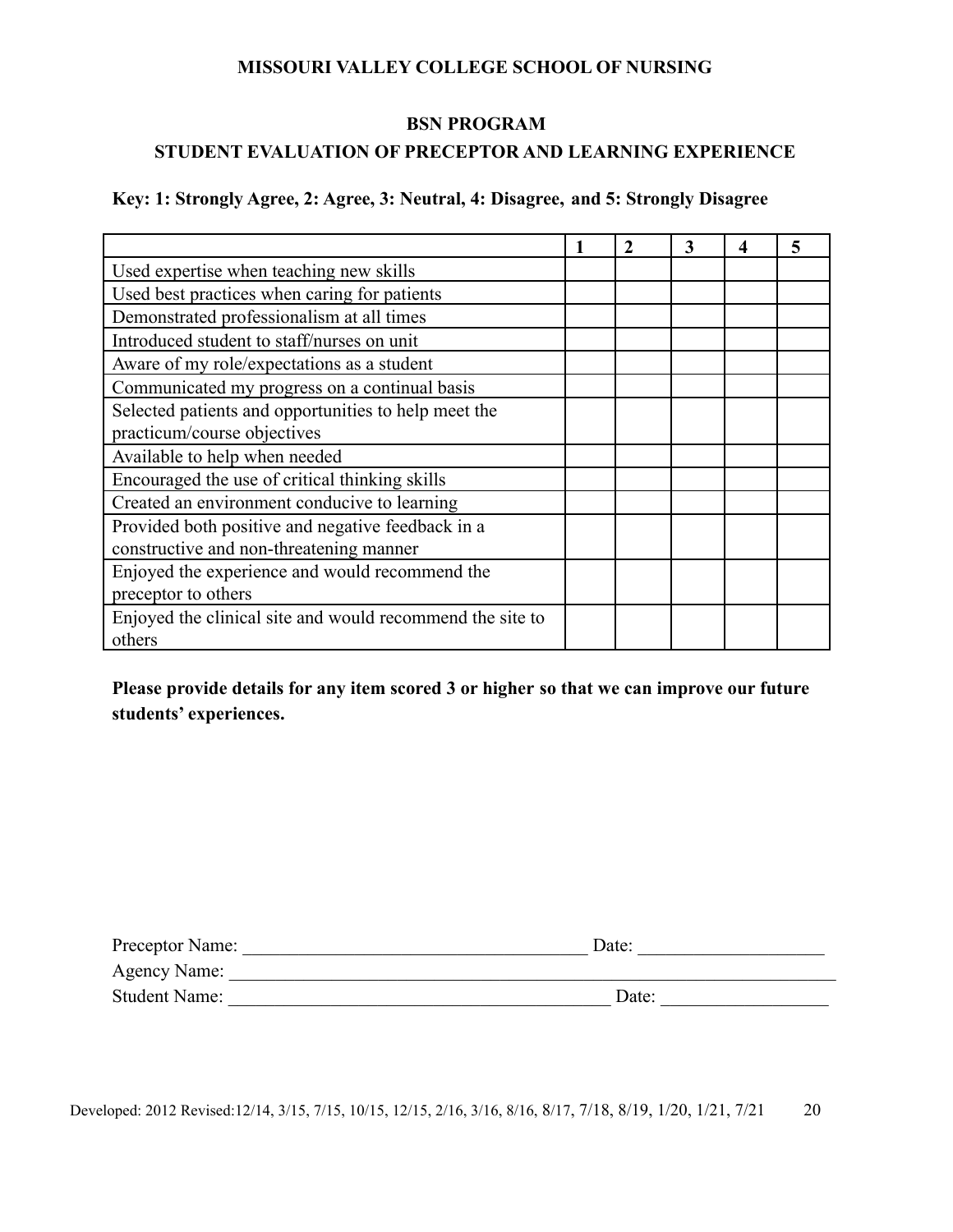#### **BSN PROGRAM PRECEPTOR STUDENT EVALUATION (Midterm and Final evaluation)**

<span id="page-21-0"></span>**Instructions: Mark the selected response using the following scale. Please complete this form around the 6-8th practicum day and at the completion of the practicum experience. Upon completion of the evaluation, please send by email to [eddyt@moval.edu](mailto:eddyt@moval.edu). You may use the 'scannable' free app to scan your document. If you have concerns or need assistance also email or call Tonya Eddy, Clinical Coordinator.**

**Student: \_\_\_\_\_\_\_\_\_\_\_\_\_\_\_\_\_\_\_\_\_\_\_\_\_\_\_\_\_\_ Preceptor: \_\_\_\_\_\_\_\_\_\_\_\_\_\_\_\_\_\_\_\_\_\_\_\_\_**

## **Key: 1: Strongly Agree, 2: Agree, 3: Neutral, 4: Disagree, and 5: Strongly Disagree**

|                                                | 1 | $\overline{2}$ | 3 | 4 | 5 |
|------------------------------------------------|---|----------------|---|---|---|
| The student came to clinicals on time          |   |                |   |   |   |
| The student was dressed appropriately for the  |   |                |   |   |   |
| clinical                                       |   |                |   |   |   |
| The student presented himself/herself in a     |   |                |   |   |   |
| professional manner                            |   |                |   |   |   |
| The student was knowledgeable about his/her    |   |                |   |   |   |
| patients                                       |   |                |   |   |   |
| The student sought out learning opportunities  |   |                |   |   |   |
| The student has a knowledge base to care for   |   |                |   |   |   |
| multiple complex patients                      |   |                |   |   |   |
| The student demonstrated critical              |   |                |   |   |   |
| thinking/reasoning skills                      |   |                |   |   |   |
| The student demonstrated organizational skills |   |                |   |   |   |
| The student provided care safely and with a    |   |                |   |   |   |
| caring approach.                               |   |                |   |   |   |
| The student demonstrated understanding of the  |   |                |   |   |   |
| nursing process when providing care            |   |                |   |   |   |
| The student involved patients and families in  |   |                |   |   |   |
| plans of care                                  |   |                |   |   |   |
| The student worked as an effective team        |   |                |   |   |   |
| member                                         |   |                |   |   |   |
| The student completed work on time             |   |                |   |   |   |
| The student met the learning objectives (page  |   |                |   |   |   |
| 11 of the preceptor handbook)                  |   |                |   |   |   |
| The student followed regulatory guidelines     |   |                |   |   |   |
| (HIPAA, OSHA etc)                              |   |                |   |   |   |
| The student anticipated and recognized         |   |                |   |   |   |
| changes in the patient's condition             |   |                |   |   |   |
|                                                |   |                |   |   |   |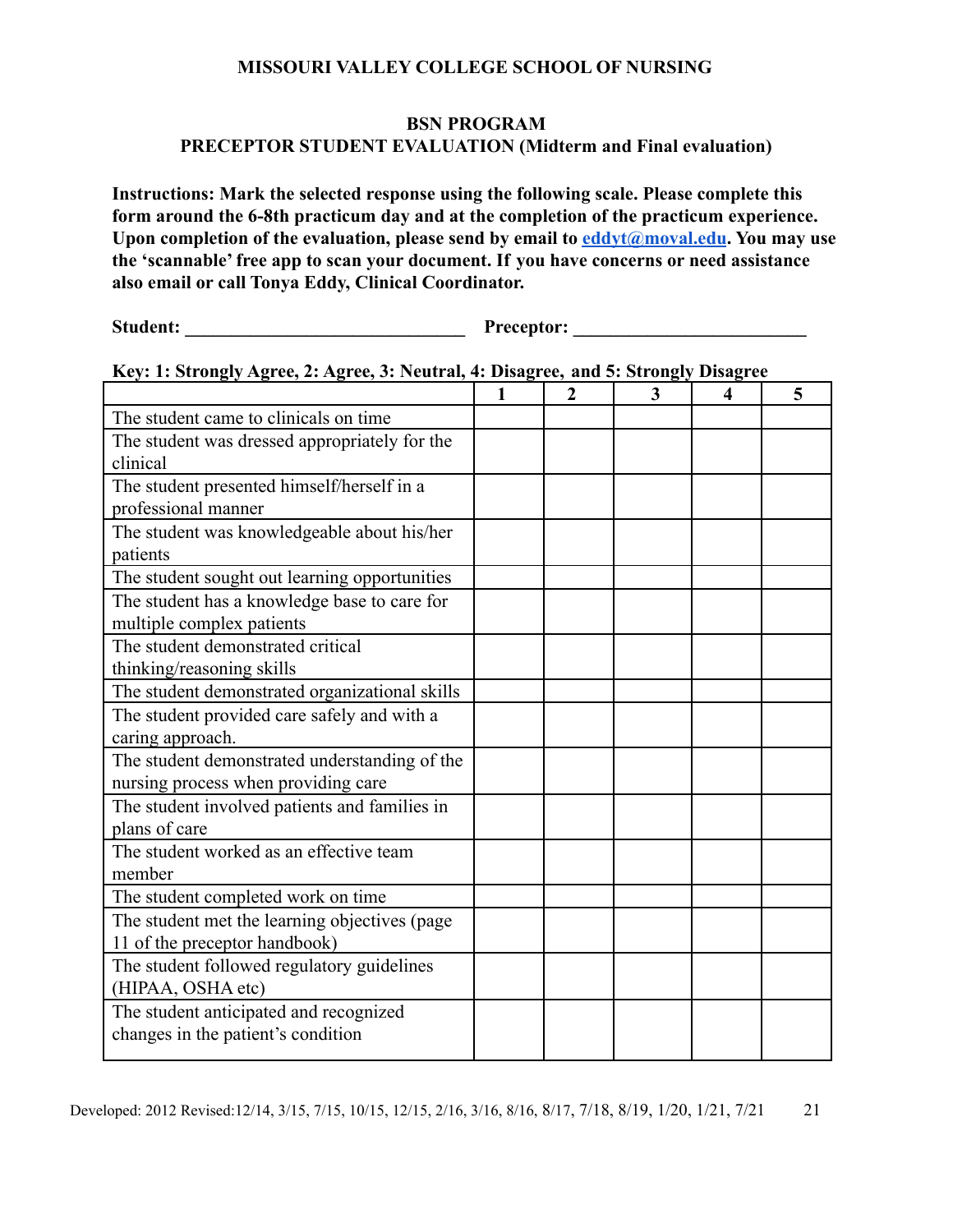| The student took appropriate action when       |  |  |  |
|------------------------------------------------|--|--|--|
| there was a change in the patient's condition  |  |  |  |
| The student acted calmly when caring for a     |  |  |  |
| patient with a changing status.                |  |  |  |
| The student's documentation accurately         |  |  |  |
| reflected the care provided                    |  |  |  |
| The student used constructive feedback to      |  |  |  |
| enhance patient care                           |  |  |  |
| The student kept the preceptor current in      |  |  |  |
| patient care needs                             |  |  |  |
| The student provided care based on the         |  |  |  |
| patient's spiritual, cultural needs, and       |  |  |  |
| psychosocial needs                             |  |  |  |
| The student demonstrated awareness of all      |  |  |  |
| internal and external resources available to   |  |  |  |
| enhance patient safety and care                |  |  |  |
| The student demonstrated safe technical skills |  |  |  |
| in providing patient care                      |  |  |  |
| The student worked collaboratively with all    |  |  |  |
| members of the healthcare team.                |  |  |  |

## **For any items scored 3-5, please indicate behavior examples and how the student may improve in that area:**

Nursing Student: \_\_\_\_\_\_\_\_\_\_\_\_\_\_\_\_\_\_\_\_\_\_\_

Preceptor: \_\_\_\_\_\_\_\_\_\_\_\_\_\_\_\_\_\_\_\_ Date evaluation complete: \_\_\_\_\_\_\_\_\_\_\_\_\_\_\_\_\_